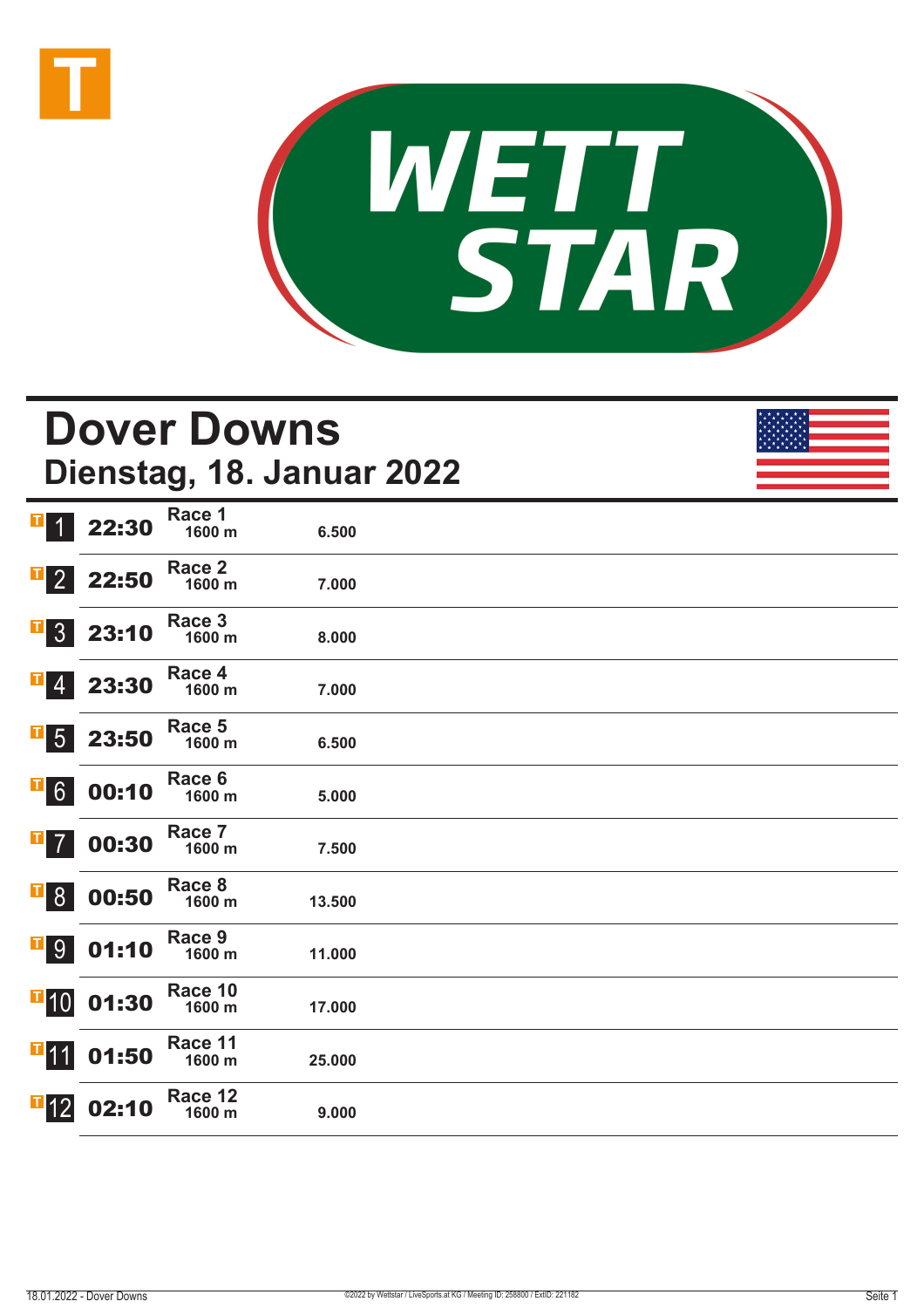| 18.01.2022 - Dover Downs      |                | Rennen#9  |                   |           | Seite 2 |
|-------------------------------|----------------|-----------|-------------------|-----------|---------|
| <b>WANN STARTET IHR PFERD</b> |                |           |                   |           |         |
| Aintnohillthathigh            | Current Yankee | Judge Bob | Pravers Do Matter | Spee Club |         |

| н |  |
|---|--|
|   |  |

| Aintnohillthathigh<br>Air Time<br>America Wins<br><b>Badlands N Wine</b><br>Baklouva<br>Bam Bam Bigalow<br>Bet On Neon<br>Bigbabajim<br><b>Blazing Trail</b><br><b>Blood Feud</b><br><b>Blue Cupertino</b><br>Boogie Shoes<br><b>Buckeye Emery</b><br><b>Business Director</b><br>Cantab's Master<br>Captain Krupnik<br><b>Catch Phrase</b><br><b>Caviart Emma</b><br>Cedar Hall Heaven<br>Command The Fire | $\overline{2}$<br>6<br>$\overline{7}$<br>Deltasun A<br>$\overline{4}$<br>12<br>$\overline{4}$<br>$\overline{2}$<br>4<br><b>Filled Donut</b><br>9<br>Firm Ringo<br>12<br>Go Byem<br>11<br>5<br>Happy That<br>5<br>5<br>House Edge<br>6<br>Illini Hank<br>3<br>$\mathbf{1}$<br>9<br>12<br>Jack Vernon<br>3<br>Jk's Pilot | <b>Current Yankee</b><br>Deep Impact<br>Dont Get Shocked<br>Dream Teller<br>Embrace The Grind<br>Faithfulandtrue<br>Ginger Tree Skyr<br><b>Heavensdor Hanover</b><br>Im Won Tito Wiser<br>Imwoncaptainwiser<br>Its Rockin Randy                                                                                                          | $\overline{2}$<br>6<br>11<br>$\overline{2}$<br>5<br>$\mathfrak{Z}$<br>$\boldsymbol{9}$<br>$\mathfrak{Z}$<br>$\overline{4}$<br>10<br>9<br>$\mathfrak{Z}$<br>10<br>$\mathbf{1}$<br>$\overline{4}$<br>$\mathbf{1}$<br>$\overline{2}$<br>12<br>10<br>8 | Judge Bob<br>Justify<br>Laguna Beach Boy<br>Levi At Play<br>Little Toro<br>Lizzy Lauxmont<br>M And M's Virgin<br>Magic Mvp<br>Major Catch<br>Makena Hanover<br>Manone<br>Marc In The Box<br>Marvelous Winner<br><b>Master Clave</b><br>Miracle De Vie<br>Mister Ramsey<br>Mr Charisma<br>My Sweet Jeanie<br>New Normal<br>Northern Express | 11<br>$9\,$<br>12<br>12<br>8<br>9<br>$\mathbf{1}$<br>9<br>$\mathbf{1}$<br>7<br>$\overline{\mathcal{L}}$<br>8<br>4<br>6<br>3<br>$\overline{5}$<br>8<br>$\overline{7}$<br>$\overline{2}$<br>11                                                                                                                                                               | Prayers Do Matter<br>Prayforthewicked<br>Quiksilvr Bluechip<br>Ragtime Hanover<br>Rah Rah Blue Chip<br><b>Red Spark</b><br>Reformed Renegade<br>Remarkable De Vie<br>Ripplesonthebeach<br><b>Royal Status</b><br>Samuel Blue Chip<br>Seabreeze Hanover<br>Seboomook Beauty<br>Secret Jet<br><b>Sidekick</b><br><b>Sky Captain</b><br>Sky Marshal<br>Son Of Liberty<br>Southwind Goliath<br><b>Special Miss</b> |                                                                                                                                                                     | 3<br>8<br>11<br>10<br>$\overline{7}$<br>8<br>$\,6$<br>10<br>4<br>6<br>5<br>$\mathbf{1}$<br>$\overline{7}$<br>10<br>12<br>$\sqrt{2}$<br>$\boldsymbol{9}$<br>6<br>8<br>3 | Spee Club<br>Spinologist<br>Sportsmodel<br>Stealing<br>Stellar Blue Chip<br>Stormy Kromer<br>Swansea<br>Syndergaard<br>Terrormasue<br>The Night's Watch<br><b>Timbo Slice</b><br><b>Tony Soprano</b><br>Toolbox<br>Trixar<br><b>Trust Fund Baby</b><br>Twin B Infinity<br><b>Under Contract</b><br>Uptown Lover<br>Victory Move<br><b>Whats This</b> | 10<br>5<br>1<br>10<br>8<br>11<br>11<br>5<br>$\overline{7}$<br>$\overline{2}$<br>5<br>10<br>6<br>3<br>9<br>$\overline{7}$<br>12<br>$\overline{7}$<br>12<br>$\overline{7}$    |
|-------------------------------------------------------------------------------------------------------------------------------------------------------------------------------------------------------------------------------------------------------------------------------------------------------------------------------------------------------------------------------------------------------------|------------------------------------------------------------------------------------------------------------------------------------------------------------------------------------------------------------------------------------------------------------------------------------------------------------------------|------------------------------------------------------------------------------------------------------------------------------------------------------------------------------------------------------------------------------------------------------------------------------------------------------------------------------------------|----------------------------------------------------------------------------------------------------------------------------------------------------------------------------------------------------------------------------------------------------|--------------------------------------------------------------------------------------------------------------------------------------------------------------------------------------------------------------------------------------------------------------------------------------------------------------------------------------------|------------------------------------------------------------------------------------------------------------------------------------------------------------------------------------------------------------------------------------------------------------------------------------------------------------------------------------------------------------|----------------------------------------------------------------------------------------------------------------------------------------------------------------------------------------------------------------------------------------------------------------------------------------------------------------------------------------------------------------------------------------------------------------|---------------------------------------------------------------------------------------------------------------------------------------------------------------------|------------------------------------------------------------------------------------------------------------------------------------------------------------------------|------------------------------------------------------------------------------------------------------------------------------------------------------------------------------------------------------------------------------------------------------------------------------------------------------------------------------------------------------|-----------------------------------------------------------------------------------------------------------------------------------------------------------------------------|
| <b>WANN STARTET IHR JOCKEY / FAHRER</b><br><b>Allan Davis</b><br><b>Barton Dalious</b><br>David Hoover<br>Michael Greene<br>Pat Berry<br>Ross Wolfenden<br><b>Trae Porter</b>                                                                                                                                                                                                                               | 1, 3, 7, 8, 10, 12<br>1,5,8<br>10 <sup>1</sup><br>4<br>1,2,3,5,6,7,8,9,10,11<br>2,6<br>3,4,5,6                                                                                                                                                                                                                         |                                                                                                                                                                                                                                                                                                                                          | Anthony Morgan<br>Carlo Poliseno<br>Jason Thompson<br>Mike Cole<br><b>Rick Murphy</b><br>Russell Foster<br><b>Tyler Davis</b>                                                                                                                      |                                                                                                                                                                                                                                                                                                                                            | 4,7,9,11<br>9<br>1,4,5,6,7,10,11<br>1,2,3,4,5,6,8,9,10,11,12<br>9<br>2,5,6,8,11,12<br>7,12                                                                                                                                                                                                                                                                 |                                                                                                                                                                                                                                                                                                                                                                                                                | Art Stafford Jr<br>Corey Callahan<br>Jeffrey Stafford<br>Montrell Teaque<br>Roger Plante Jr<br>Tim Tetrick<br>Victor Kirby                                          |                                                                                                                                                                        | 1,3,4,6,8,9,10,12<br>1,2,3,5,6,7,8,9,10,12<br>2<br>2,9<br>1.3.5.7.12<br>1,2,3,4,7,8,9,10,11,12<br>3,4,5,7,10,11,12                                                                                                                                                                                                                                   |                                                                                                                                                                             |
| <b>WANN STARTET IHR TRAINER</b>                                                                                                                                                                                                                                                                                                                                                                             |                                                                                                                                                                                                                                                                                                                        |                                                                                                                                                                                                                                                                                                                                          |                                                                                                                                                                                                                                                    |                                                                                                                                                                                                                                                                                                                                            |                                                                                                                                                                                                                                                                                                                                                            |                                                                                                                                                                                                                                                                                                                                                                                                                |                                                                                                                                                                     |                                                                                                                                                                        |                                                                                                                                                                                                                                                                                                                                                      |                                                                                                                                                                             |
| A Bobby Glassmeyer<br>Arty Foster Jr<br>Carlo Poliseno<br>Clyde Oglesby Jr<br>Daryl Glazer<br>Eli Scott Jr<br>Harry Marsh Jr<br>Jeffrey Stafford<br>Joseph Mac Donald<br>Justin Brenneman<br>Kerry King<br><b>Martin Davis</b><br>Nicholas Callahan<br>Peter Marsh<br>Robert Sampson Jr<br>S. Dale Cook<br><b>Traci Berry</b><br>Virginia Louthan                                                           | 3,8<br>5.11<br>6,9,12<br>3<br>6<br>12<br>3<br>$\overline{2}$<br>6<br>12<br>$\overline{4}$<br>3,7<br>10<br>6<br>5<br>2,7<br>10<br>2.5                                                                                                                                                                                   | <b>Adrian Wisher</b><br><b>Bart Bradlev</b><br>Charlene Sharpe<br>Cory Mumford<br>David Hoover<br>Eric Ell<br>J Banks li<br>Jim King Jr<br>Joseph Poliseno<br>Kay Gannon<br>Lauren Allen<br>Megan Roberts<br>Orville Harmon<br><b>Phyllis Copeland</b><br>Ronald Malone<br>Sheldon Powell<br><b>Tyler Davis</b><br><b>W Bart Dalious</b> |                                                                                                                                                                                                                                                    | 4<br>12<br>9<br>1,5<br>10<br>3.8<br>9<br>8<br>9<br>5<br>6,7<br>4.11<br>8<br>5,7<br>12<br>$\overline{4}$<br>10<br>$\mathbf{1}$                                                                                                                                                                                                              | Anastasios Papadopoulos<br><b>Brian Wright</b><br>Chuck Crissman Jr<br>Crissy Crissman-Bier<br><b>Dylan Davis</b><br>Erica Hanlev<br>Jason Johnson<br>Joe Holloway<br>Josh Green<br>Kenneth Andersen<br>Lewis Nunes<br>Michael Greene<br>Paul Davis Jr<br><b>Rick Murphy</b><br>Ronald Short<br>Tim Crissman<br><b>Victor Kirby</b><br><b>Wayne Givens</b> |                                                                                                                                                                                                                                                                                                                                                                                                                | 3<br>7.12<br>2,9<br>10 <sup>2</sup><br>10<br>$\mathbf{1}$<br>2.8<br>$\mathbf{1}$<br>12<br>$\mathbf{1}$<br>8<br>4<br>3,7<br>9<br>1,2,5<br>$\overline{7}$<br>11<br>10 | Cad Gregory<br>Clyde Francis<br><b>Eddie Dennis</b><br>Kenneth Tisa<br>Mark Gray<br><b>Michael Hall</b><br><b>Paul Stafford</b><br>Ross Shand<br>Wayne Long            | <b>Andrew Harris</b><br>D Erin Neilson<br>George Polk Jr<br>Jason Skinner<br>Joseph Columbo<br>Joyce Lineweaver<br>Robert Kinsey Jr<br><b>Timmie Griffith</b><br><b>Vincent Bradlev</b>                                                                                                                                                              | 11<br>9.11<br>$\overline{2}$<br>10<br>$\mathbf{1}$<br>$\mathbf{1}$<br>1,2,3,4,5,6,8,9,10,11<br>3<br>9<br>5<br>7.12<br>11<br>6<br>$6\phantom{a}$<br>8<br>$\overline{7}$<br>4 |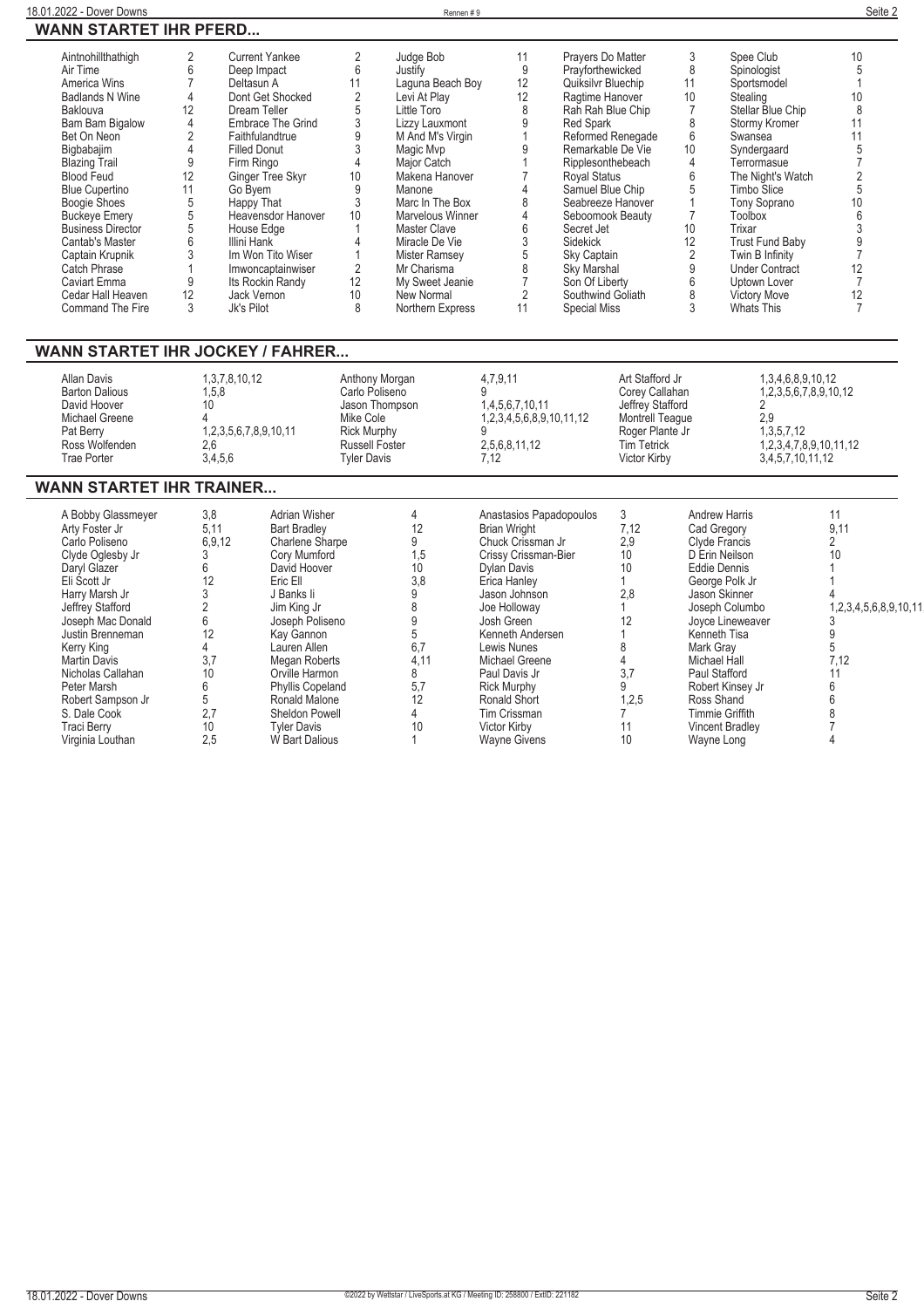**1600 m 6.500** 

**Race 1 Rennpreis: 6.500**

**FILLIES/MARES NW 1 RACE LIFE 5 YEAR OLDS & UNDER NO. 9|STARTS FROM 2ND TIER Driver Choices: Pat Berry 3 over|8** 

### **1 22:30**

| ZZ:3U                    |                                                                          |  |
|--------------------------|--------------------------------------------------------------------------|--|
|                          |                                                                          |  |
| 1600                     | Im Won Tito Wiser                                                        |  |
| 1                        | 4j. rotbraun S (Roddy's Bags Again - I'm Won<br>Trainer: Joseph Columbo  |  |
| 77.1                     | Besitzer: George& Tina Dennis Racing,                                    |  |
| ML: 13,0                 | <b>Mike Cole</b>                                                         |  |
|                          | <b>M And M's Virgin</b>                                                  |  |
| $\overline{\mathbf{2}}$  | 3j. rotbraun S (Always A Virgin - Major Mojo)<br>Trainer: George Polk Jr |  |
| 72.6                     | Besitzer: George Polk Jr, Dover, De                                      |  |
| ML: 45,0                 | <b>Tim Tetrick</b>                                                       |  |
| 3                        | <b>Seabreeze Hanover</b>                                                 |  |
|                          | 4j. rotbraun S (Betting Line - Surfside Sexy)<br>Trainer: Ronald Short   |  |
| 72.6                     | Besitzer: Ronald E Short, Greenwood, D                                   |  |
| ML: 16,0                 | <b>Pat Berry</b>                                                         |  |
| 4                        | <b>Yankee Contraband</b>                                                 |  |
|                          | 3j. rotbraun S (Always B Miki - Bootleg Yankee<br>Trainer: Cory Mumford  |  |
| 65.8                     | Besitzer: Frank E Chick, Harrington, De;                                 |  |
| ML: 55,0                 | <b>Jason Thompson</b>                                                    |  |
| 5                        | House Edge<br>4j. rotbraun S (Bettor's Delight - Prymetyme S             |  |
|                          | Trainer: W Bart Dalious                                                  |  |
| 72.6                     | Besitzer: The Wiz Kids Stable Llc, Dove                                  |  |
| ML: 13,0                 | <b>Barton Dalious</b>                                                    |  |
|                          | <b>Sportsmodel</b>                                                       |  |
| 6                        | 4j. rotbraun S (Sportswriter - Sexyandinoitdevi<br>Trainer: Eddie Dennis |  |
| 74.8                     | Besitzer: Amy J Simpson, Harrington, D                                   |  |
| ML: 9,0                  | <b>Allan Davis</b>                                                       |  |
| $\overline{\phantom{a}}$ | <b>Windy Micki</b><br>3j. rotbraun S (Always B Miki - Sapphire Breez     |  |
|                          | Trainer: Joe Holloway                                                    |  |
| 74.8                     | Besitzer: Val D'Or Farms, Spring Lake,                                   |  |
| ML: 35,0                 | <b>Corey Callahan</b>                                                    |  |
| Ω                        | <b>Major Catch</b><br>4j. rotbraun S (Art Major - Onethatgotaway)        |  |
| Ŏ                        | Trainer: Kenneth Andersen                                                |  |
| 68.0                     | Besitzer: Robert J Zakian, York, Me; Ken                                 |  |
| ML: 7,0                  | Roger Plante Jr                                                          |  |
| 9                        | <b>Catch Phrase</b><br>4j. rotbraun S (Artspeak - Dream Catcher)         |  |
|                          | Trainer: Erica Hanley                                                    |  |
| 72.6                     | Besitzer: Michael J Mammes, Bridgevill                                   |  |
| ML: 11,0                 | <b>Art Stafford Jr</b>                                                   |  |
| Ergebnis:                | Quoten:                                                                  |  |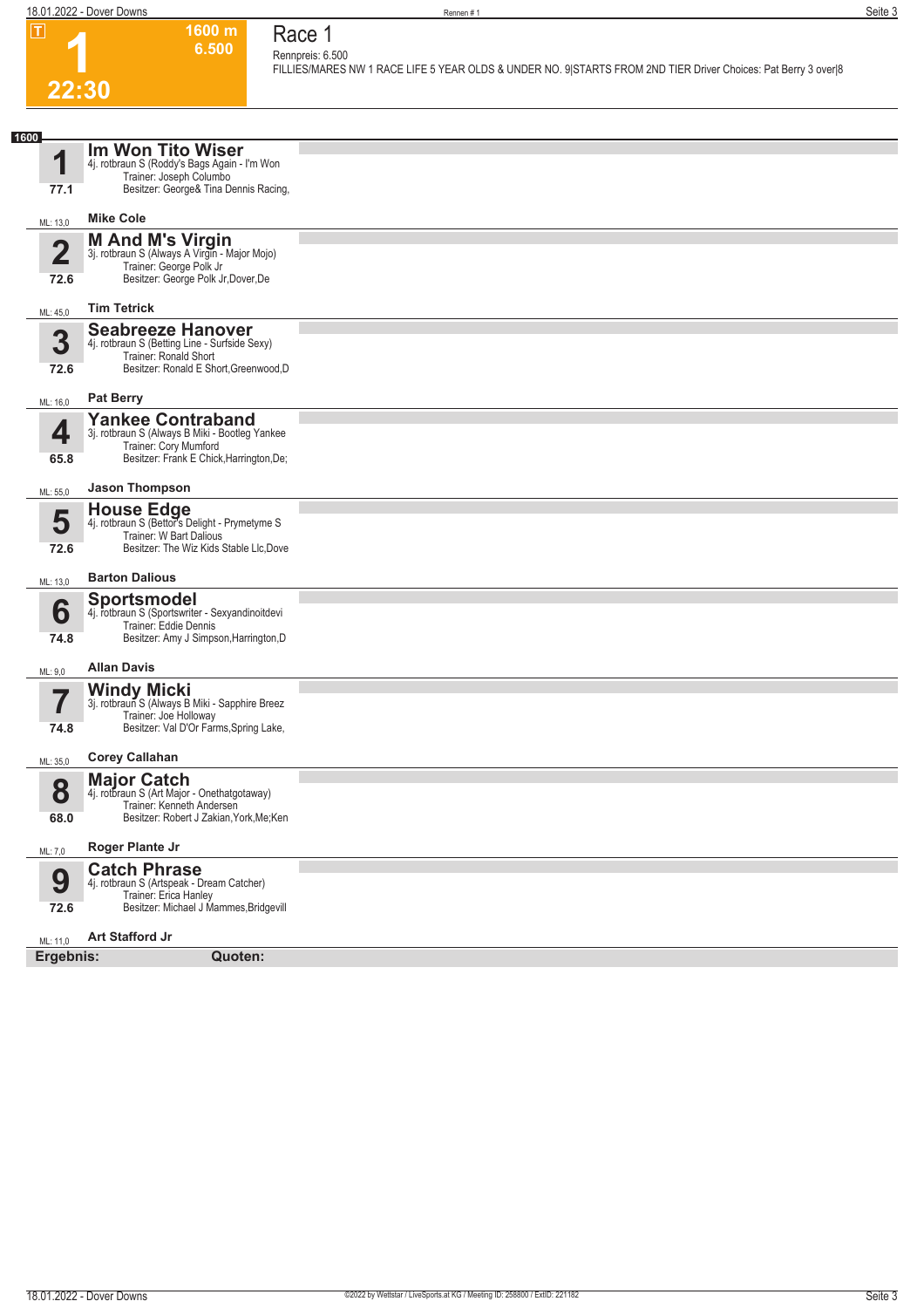**1600 m 7.000** 

**Race 2 Rennpreis: 7.000**

**NW 2 RACES LIFE 5 YEAR OLDS & UNDER Driver Choices:|Russell Foster 2 over 3** 

# **2 22:50**

| 1600                   |                                                                                                                                              |  |
|------------------------|----------------------------------------------------------------------------------------------------------------------------------------------|--|
| 1<br>77.1              | Imwoncaptainwiser<br>3j. rotbraun H (Badlands Hanover - I'm Won S<br>Trainer: Joseph Columbo<br>Besitzer: George& Tina Dennis Racing,        |  |
| ML: 13,0               | <b>Mike Cole</b>                                                                                                                             |  |
| $\overline{2}$<br>77.1 | <b>Current Yankee</b><br>3j. rotbraun W (Sweet Lou - Classy Chris)<br>Trainer: Jason Johnson<br>Besitzer: Yankeeland Partners Llp, Fred      |  |
| ML: 45,0               | <b>Russell Foster</b>                                                                                                                        |  |
| 3<br>83.9              | <b>Bet On Neon</b><br>3j. schwarz H (Betting Line - Cupcakesnwhipcr<br>Trainer: Virginia Louthan<br>Besitzer: Virginia L Louthan, Felton, De |  |
| ML: 9,0                | <b>Ross Wolfenden</b>                                                                                                                        |  |
| 4<br>72.6              | Aintnohillthathigh<br>4j. rotbraun W (Racing Hill - Ain't That Funny)<br>Trainer: Ronald Short<br>Besitzer: Ronald E Short, Greenwood, D     |  |
| ML: 13,0               | <b>Pat Berry</b>                                                                                                                             |  |
| 5<br>74.8              | <b>Sky Captain</b><br>3j. grau W (Captaintreacherous - Magic In The<br>Trainer: S. Dale Cook<br>Besitzer: Samuel D Cook, Hartly, De          |  |
| ML: 7,0                | <b>Corey Callahan</b>                                                                                                                        |  |
| 6<br>65.8              | The Night's Watch<br>3j. rotbraun H (Southwind Lynx - On Her Tippy<br>Trainer: Clyde Francis<br>Besitzer: George Teague Jr Inc, Harring      |  |
| ML: 35,0               | <b>Montrell Teague</b>                                                                                                                       |  |
| 7<br>90.7              | <b>Dont Get Shocked</b><br>4j. rotbraun W (Ponder - She's Electric)<br>Trainer: Jeffrey Stafford<br>Besitzer: Paul Piper Reid, Pine Beach, N |  |
| ML: 11,0               | <b>Jeffrey Stafford</b>                                                                                                                      |  |
| 8<br>72.6              | <b>New Normal</b><br>3j. rotbraun H (Always B Miki - Preppy Party G<br>Trainer: Chuck Crissman Jr<br>Besitzer: Evm Racing Llc, Middletown, D |  |
| ML: 55,0               | <b>Tim Tetrick</b>                                                                                                                           |  |
| Ergebnis:              | Quoten:                                                                                                                                      |  |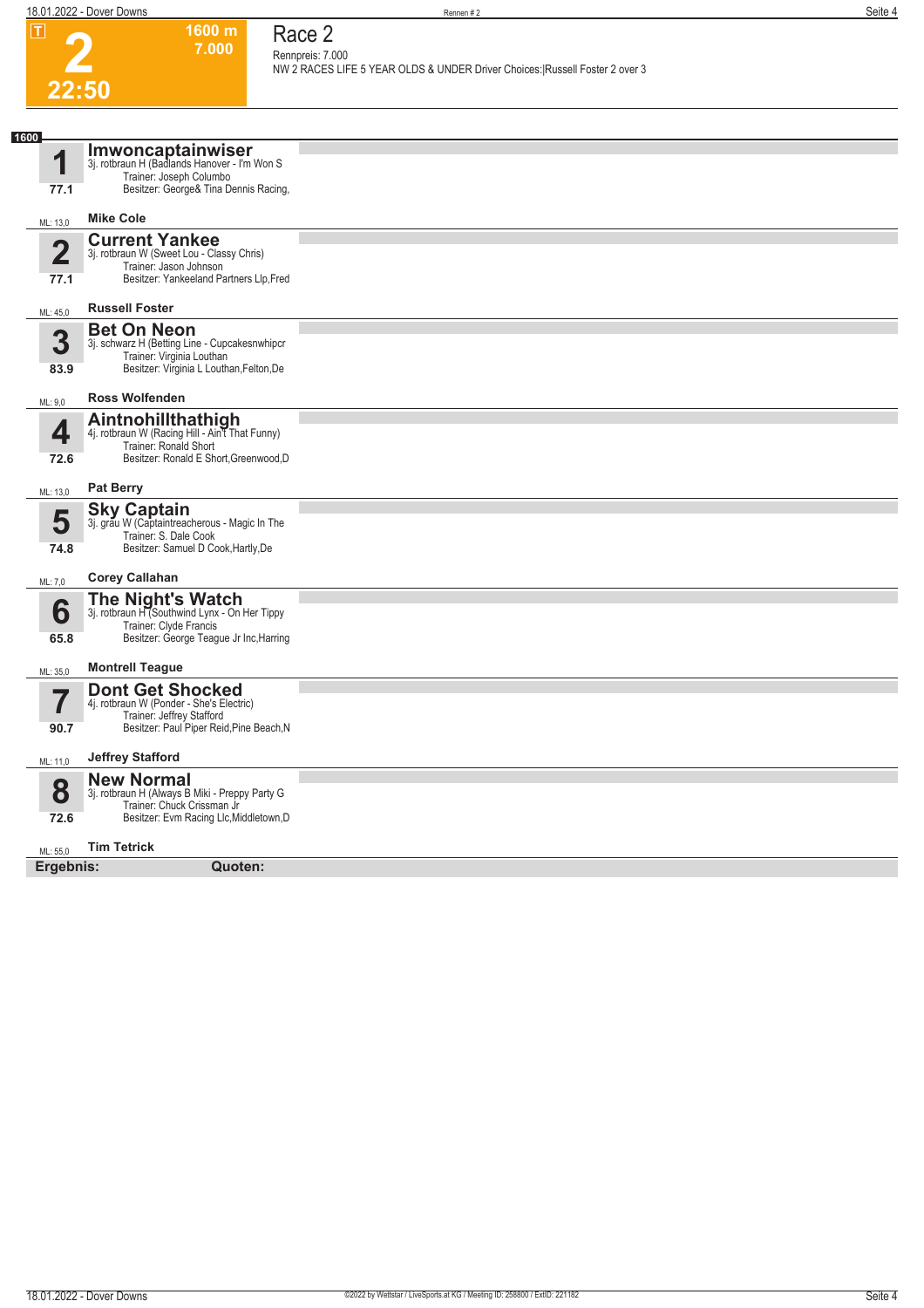**23:10**

**3**

**1600 m 8.000 Race 3 Rennpreis: 8.000**

**NW \$6,501 (DE \$7,801) LAST 5 STARTS WINNERS FOR A|PURSE >\$12,500 SINCE 11/15/2021 N/E NO. 9 STARTS FROM 2ND|TIER Driver Choices: Allan Davis 1 over 9** 

| 1600                            |                                                                                                                                                    |  |
|---------------------------------|----------------------------------------------------------------------------------------------------------------------------------------------------|--|
| 1<br>74.8                       | <b>Happy That</b><br>7j. rotbraun H (Muscle Hill - Tady Strikes Agai<br>Trainer: Martin Davis<br>Besitzer: Jeffrey Allen Startt, Smyrna, D         |  |
| ML: 13,0                        | <b>Allan Davis</b>                                                                                                                                 |  |
| $\overline{\mathbf{2}}$<br>81.6 | <b>Prayers Do Matter</b><br>8j. rotbraun S (Explosive Matter - B Sinful)<br>Trainer: Joyce Lineweaver<br>Besitzer: David J Alesi, Ridley Park, Pa; |  |
| ML: 13,0                        | <b>Victor Kirby</b>                                                                                                                                |  |
| 3<br>68.0                       | <b>Command The Fire</b><br>8j. rotbraun W (Cr Commando - Winbak Flame<br>Trainer: Clyde Oglesby Jr<br>Besitzer: Carolin C Oglesby, Delmar, Md      |  |
| ML: 16,0                        | Roger Plante Jr                                                                                                                                    |  |
| 4<br>72.6                       | <b>Filled Donut</b><br>8j. rotbraun W (Andover Hall - Miss Gertrude)<br>Trainer: Eric Ell<br>Besitzer: W Wood, Dntn, Md; W Dittmar                 |  |
| ML: 55,0                        | <b>Art Stafford Jr</b>                                                                                                                             |  |
| 5<br>86.2                       | <b>Miracle De Vie</b><br>6j. rotbraun S (Yankee Glide - Lightfoot)<br>Trainer: Anastasios Papadopoulos<br>Besitzer: Anastasios Papadopoulos, Da    |  |
| ML: 45,0                        | <b>Trae Porter</b>                                                                                                                                 |  |
| 6<br>74.8                       | <b>Captain Krupnik</b> 6j. rotbraun W (Conway Hall - Salt Hill Brigid)<br>Trainer: Paul Davis Jr<br>Besitzer: Lorie S Davis, Smyrna, De; Pau       |  |
| ML: 11,0                        | <b>Corey Callahan</b>                                                                                                                              |  |
| 72.6                            | <b>Embrace The Grind</b><br>6j. rotbraun W (Keystone Activator - My Embra<br>Trainer: A Bobby Glassmeyer<br>Besitzer: Andrew R Glassmeyer, Dover,  |  |
| ML: 7,0                         | <b>Pat Berry</b>                                                                                                                                   |  |
| 8<br>77.1                       | <b>Special Miss</b><br>7j. grau S (Lucky Chucky - So Special)<br>Trainer: Joseph Columbo<br>Besitzer: George& Tina Dennis Racing,                  |  |
| ML: 9,0                         | <b>Mike Cole</b>                                                                                                                                   |  |
| 9<br>72.6                       | <b>Trixar</b><br>6j. grau W (Trixton - Spice Queen)<br>Trainer: Harry Marsh Jr<br>Besitzer: Janet Rae & Joseph J Kansa                             |  |
| ML: 35,0                        | <b>Tim Tetrick</b>                                                                                                                                 |  |
| Ergebnis:                       | <b>Quoten:</b>                                                                                                                                     |  |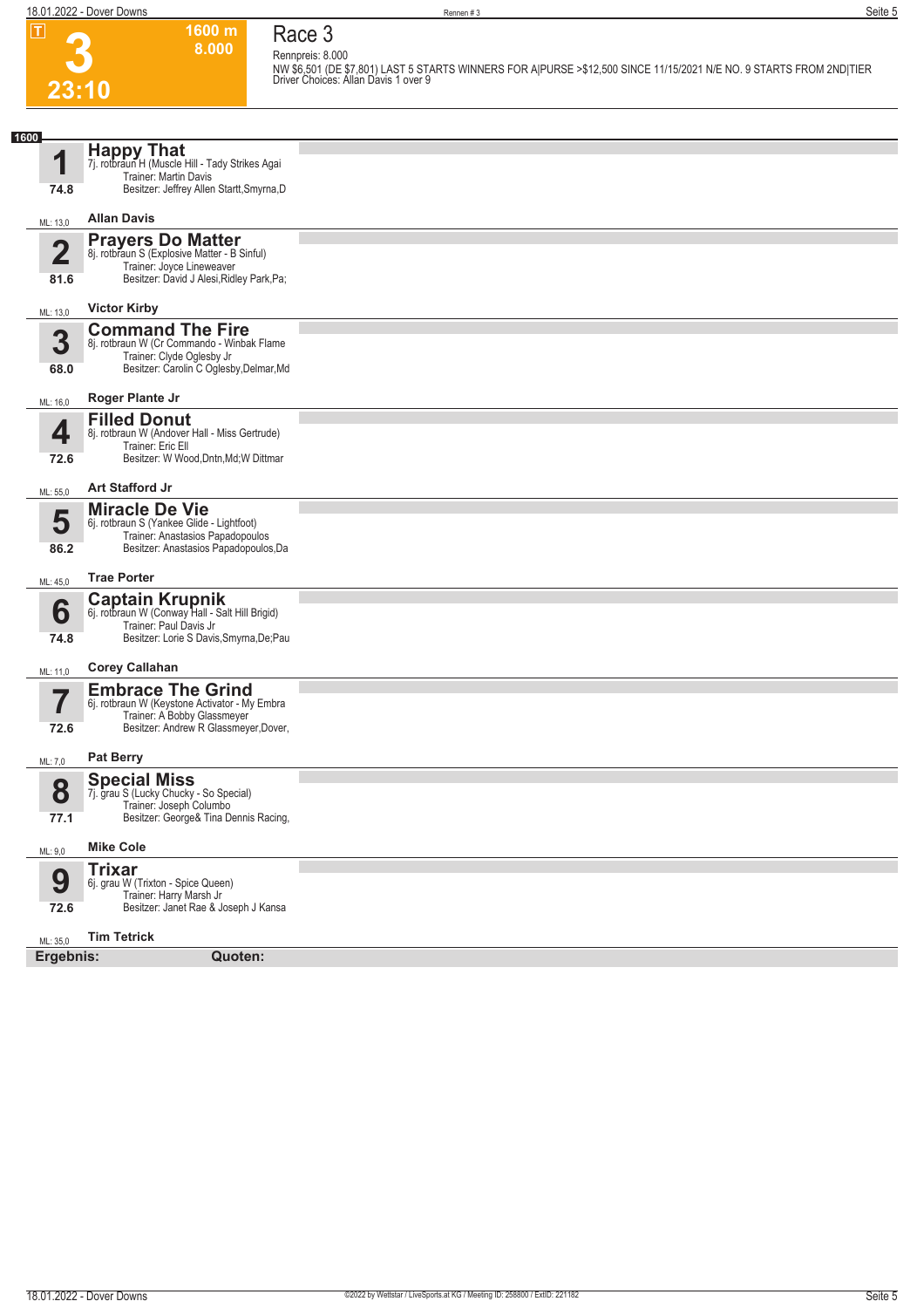**1600 m 7.000**  **Race 4**

| ய              | ווו טעטו<br>7.000                                                        | Kace 4                                                                  |
|----------------|--------------------------------------------------------------------------|-------------------------------------------------------------------------|
|                |                                                                          | Rennpreis: 7.000<br>NW 2 RACES LIFE 5 YEAR OLDS & UNDER Driver Choices: |
| 23:30          |                                                                          |                                                                         |
|                |                                                                          |                                                                         |
| 1600           | <b>Manone</b>                                                            |                                                                         |
| 1              | 4j. rotbraun W (American Ideal - Ashlee's Quik<br>Trainer: Jason Skinner |                                                                         |
| 86.2           | Besitzer: Jason T Skinner, Harrington, D                                 |                                                                         |
| ML: 13,0       | <b>Trae Porter</b>                                                       |                                                                         |
| $\overline{2}$ | <b>Bam Bam Bigalow</b><br>4j. rotbraun W (Southwind Lynx - Love Beat)    |                                                                         |
|                | Trainer: Michael Greene                                                  |                                                                         |
| 95.3           | Besitzer: Michael J Mammes, Bridgevill                                   |                                                                         |
| ML: 13,0       | <b>Michael Greene</b>                                                    |                                                                         |
| 3              | Firm Ringo<br>4j. rotbraun W (Firm Belief - Bonny Blue Desig             |                                                                         |
| 65.8           | Trainer: Kerry King<br>Besitzer: Kerry L King, Laurel, De                |                                                                         |
|                | <b>Jason Thompson</b>                                                    |                                                                         |
| ML: 7,0        |                                                                          |                                                                         |
| 4              | <b>Ripplesonthebeach</b><br>4j. rotbraun W (Somebeachsomewhere - Just    |                                                                         |
| 72.6           | Trainer: Adrian Wisher<br>Besitzer: Elite Harness Racing Llc, Mye        |                                                                         |
| ML: 55,0       | <b>Art Stafford Jr</b>                                                   |                                                                         |
| 5              | Bigbabajim<br>5j. rotbraun W (Big Jim - Rockin Babushka)                 |                                                                         |
|                | Trainer: Wayne Long                                                      |                                                                         |
| 81.6           | Besitzer: Wayne L & Wyatt S Long, Ca                                     |                                                                         |
| ML: 45,0       | <b>Victor Kirby</b>                                                      |                                                                         |
| 6              | <b>Illini Hank</b><br>4j. rotbraun W (Straight Shooting - Graceful M     |                                                                         |
|                | Trainer: Sheldon Powell                                                  |                                                                         |
| 79.4           | Besitzer: Harvey A & Alesha M Carrow,                                    |                                                                         |
| ML: 35,0       | <b>Anthony Morgan</b>                                                    |                                                                         |
|                | <b>Marvelous Winner</b><br>4j. rotbraun W (Delmarvalous - Rusty's Winnin |                                                                         |
| 72.6           | Trainer: Megan Roberts<br>Besitzer: Robert Harold Myers, Greenw          |                                                                         |
| ML: 9,0        | <b>Tim Tetrick</b>                                                       |                                                                         |
|                | <b>Badlands N Wine</b>                                                   |                                                                         |
| 8              | 3j. rotbraun W (Badlands Hanover - I'm Won                               |                                                                         |
| 77.1           | Trainer: Joseph Columbo<br>Besitzer: George& Tina Dennis Racing,         |                                                                         |
| ML: 11,0       | <b>Mike Cole</b>                                                         |                                                                         |
| Ergebnis:      | Quoten:                                                                  |                                                                         |
|                |                                                                          |                                                                         |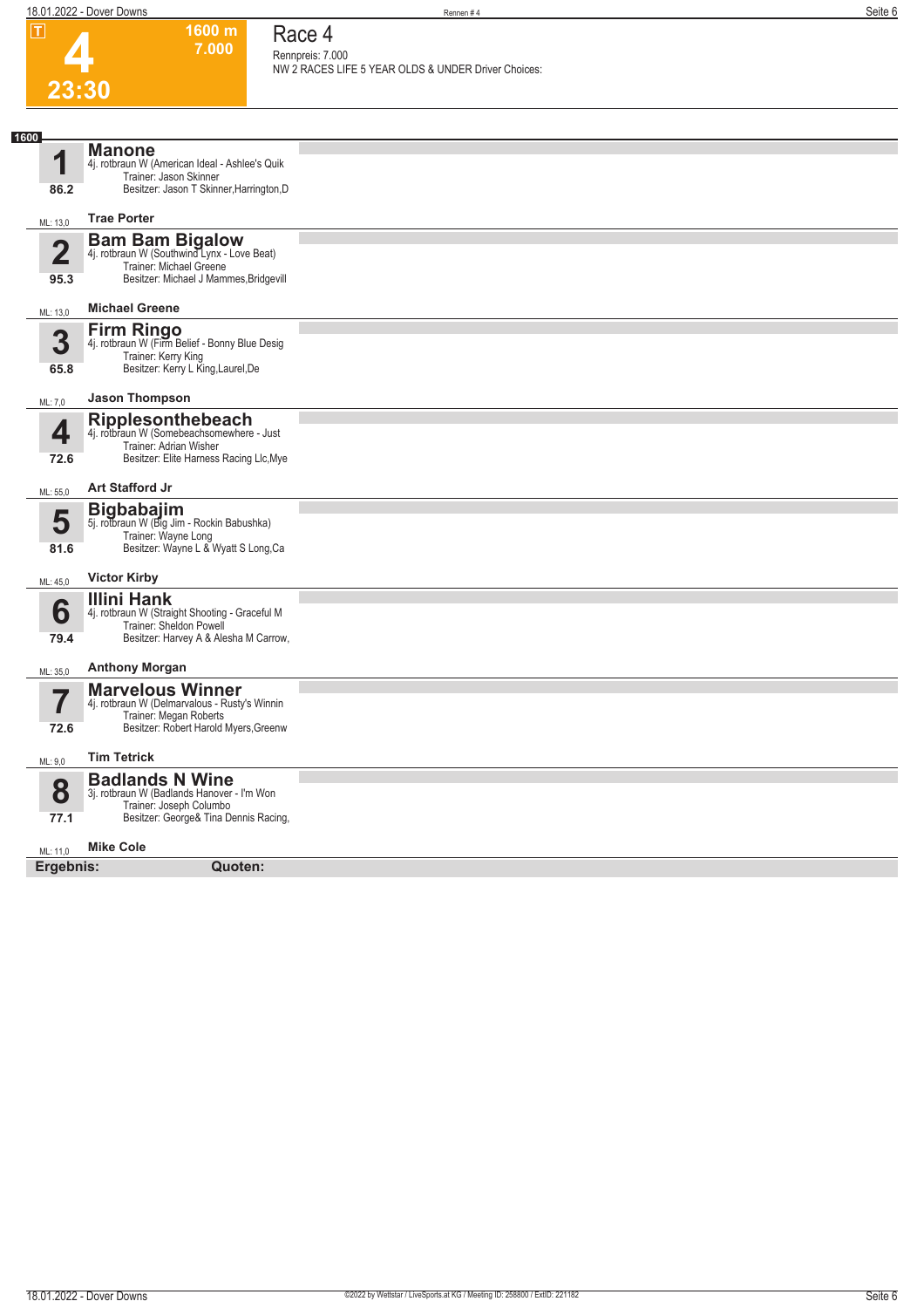

### **1600 m 6.500**

**Race 5 Rennpreis: 6.500**

**NW 1 RACE LIFE 5 YEAR OLDS & UNDER NO. 9 STARTS FROM|2ND TIER Driver Choices: Russell Foster 9 over 7** 

| <b>Spinologist</b><br>1<br>4j. rotbraun W (No Spin Zone - Show-Me-Som<br>Trainer: Robert Sampson Jr<br>Besitzer: Robert John Sampson Jr, Mar<br>72.6<br><b>Barton Dalious</b><br>ML: 35,0<br><b>Syndergaard</b><br>n<br>4j. rotbraun W (Roddy's Bags Again - Shake A<br>Trainer: Kay Gannon<br>Besitzer: Dylan M George, Cordova, Md;<br>81.6<br><b>Victor Kirby</b><br>ML: 45,0<br><b>Buckeye Emery</b><br>3j. rotbraun W (Jk Endofanera - Rock Goddes<br>3<br>Trainer: Cory Mumford<br>Besitzer: Frank E Chick, Harrington, De<br>65.8<br><b>Jason Thompson</b><br>ML: 9,0<br><b>Dream Teller</b><br>4<br>4j. rotbraun W (Dream Away - Not Talking)<br>Trainer: Mark Gray<br>Besitzer: Anne S McDonald Llc 2, Alexa<br>86.2<br><b>Trae Porter</b><br>ML: 11,0<br><b>Boogie Shoes</b><br>5<br>3j. rotbraun W (Western Ideal - Boogie Woogie<br>Trainer: Joseph Columbo<br>Besitzer: George& Tina Dennis Racing,<br>77.1<br><b>Mike Cole</b><br>ML: 13,0<br><b>Timbo Slice</b><br>6<br>3j. grau W (Sunshine Beach - Village Mirage)<br>Trainer: Phyllis Copeland<br>Besitzer: Roger B Plante Jr, Wyoming, D<br>68.0<br><b>Roger Plante Jr</b><br>ML: 13,0<br><b>Business Director</b><br>3j. rotbraun W (Art Director - Best Business)<br>Trainer: Arty Foster Jr<br>Besitzer: Arty L Foster III, Cordova, Md;<br>74.8<br><b>Corey Callahan</b><br>ML: 16,0<br><b>Samuel Blue Chip</b><br>8<br>4j. rotbraun W (American Ideal - Offintothesun<br>Trainer: Ronald Short<br>Besitzer: Ronald E Short, Greenwood, D<br>72.6<br><b>Pat Berry</b><br>ML: 55,0<br><b>Mister Ramsey</b><br>4j. rotbraun W (No Spin Zone - Cupcakesnwhi<br>9<br>Trainer: Virginia Louthan<br>Besitzer: Virginia L Louthan, Felton, De<br>77.1<br><b>Russell Foster</b><br>ML: 7,0<br>Ergebnis:<br>Quoten: | 1600 |  |
|-----------------------------------------------------------------------------------------------------------------------------------------------------------------------------------------------------------------------------------------------------------------------------------------------------------------------------------------------------------------------------------------------------------------------------------------------------------------------------------------------------------------------------------------------------------------------------------------------------------------------------------------------------------------------------------------------------------------------------------------------------------------------------------------------------------------------------------------------------------------------------------------------------------------------------------------------------------------------------------------------------------------------------------------------------------------------------------------------------------------------------------------------------------------------------------------------------------------------------------------------------------------------------------------------------------------------------------------------------------------------------------------------------------------------------------------------------------------------------------------------------------------------------------------------------------------------------------------------------------------------------------------------------------------------------------------------------------------------------------------------------------------------------------|------|--|
|                                                                                                                                                                                                                                                                                                                                                                                                                                                                                                                                                                                                                                                                                                                                                                                                                                                                                                                                                                                                                                                                                                                                                                                                                                                                                                                                                                                                                                                                                                                                                                                                                                                                                                                                                                                   |      |  |
|                                                                                                                                                                                                                                                                                                                                                                                                                                                                                                                                                                                                                                                                                                                                                                                                                                                                                                                                                                                                                                                                                                                                                                                                                                                                                                                                                                                                                                                                                                                                                                                                                                                                                                                                                                                   |      |  |
|                                                                                                                                                                                                                                                                                                                                                                                                                                                                                                                                                                                                                                                                                                                                                                                                                                                                                                                                                                                                                                                                                                                                                                                                                                                                                                                                                                                                                                                                                                                                                                                                                                                                                                                                                                                   |      |  |
|                                                                                                                                                                                                                                                                                                                                                                                                                                                                                                                                                                                                                                                                                                                                                                                                                                                                                                                                                                                                                                                                                                                                                                                                                                                                                                                                                                                                                                                                                                                                                                                                                                                                                                                                                                                   |      |  |
|                                                                                                                                                                                                                                                                                                                                                                                                                                                                                                                                                                                                                                                                                                                                                                                                                                                                                                                                                                                                                                                                                                                                                                                                                                                                                                                                                                                                                                                                                                                                                                                                                                                                                                                                                                                   |      |  |
|                                                                                                                                                                                                                                                                                                                                                                                                                                                                                                                                                                                                                                                                                                                                                                                                                                                                                                                                                                                                                                                                                                                                                                                                                                                                                                                                                                                                                                                                                                                                                                                                                                                                                                                                                                                   |      |  |
|                                                                                                                                                                                                                                                                                                                                                                                                                                                                                                                                                                                                                                                                                                                                                                                                                                                                                                                                                                                                                                                                                                                                                                                                                                                                                                                                                                                                                                                                                                                                                                                                                                                                                                                                                                                   |      |  |
|                                                                                                                                                                                                                                                                                                                                                                                                                                                                                                                                                                                                                                                                                                                                                                                                                                                                                                                                                                                                                                                                                                                                                                                                                                                                                                                                                                                                                                                                                                                                                                                                                                                                                                                                                                                   |      |  |
|                                                                                                                                                                                                                                                                                                                                                                                                                                                                                                                                                                                                                                                                                                                                                                                                                                                                                                                                                                                                                                                                                                                                                                                                                                                                                                                                                                                                                                                                                                                                                                                                                                                                                                                                                                                   |      |  |
|                                                                                                                                                                                                                                                                                                                                                                                                                                                                                                                                                                                                                                                                                                                                                                                                                                                                                                                                                                                                                                                                                                                                                                                                                                                                                                                                                                                                                                                                                                                                                                                                                                                                                                                                                                                   |      |  |
|                                                                                                                                                                                                                                                                                                                                                                                                                                                                                                                                                                                                                                                                                                                                                                                                                                                                                                                                                                                                                                                                                                                                                                                                                                                                                                                                                                                                                                                                                                                                                                                                                                                                                                                                                                                   |      |  |
|                                                                                                                                                                                                                                                                                                                                                                                                                                                                                                                                                                                                                                                                                                                                                                                                                                                                                                                                                                                                                                                                                                                                                                                                                                                                                                                                                                                                                                                                                                                                                                                                                                                                                                                                                                                   |      |  |
|                                                                                                                                                                                                                                                                                                                                                                                                                                                                                                                                                                                                                                                                                                                                                                                                                                                                                                                                                                                                                                                                                                                                                                                                                                                                                                                                                                                                                                                                                                                                                                                                                                                                                                                                                                                   |      |  |
|                                                                                                                                                                                                                                                                                                                                                                                                                                                                                                                                                                                                                                                                                                                                                                                                                                                                                                                                                                                                                                                                                                                                                                                                                                                                                                                                                                                                                                                                                                                                                                                                                                                                                                                                                                                   |      |  |
|                                                                                                                                                                                                                                                                                                                                                                                                                                                                                                                                                                                                                                                                                                                                                                                                                                                                                                                                                                                                                                                                                                                                                                                                                                                                                                                                                                                                                                                                                                                                                                                                                                                                                                                                                                                   |      |  |
|                                                                                                                                                                                                                                                                                                                                                                                                                                                                                                                                                                                                                                                                                                                                                                                                                                                                                                                                                                                                                                                                                                                                                                                                                                                                                                                                                                                                                                                                                                                                                                                                                                                                                                                                                                                   |      |  |
|                                                                                                                                                                                                                                                                                                                                                                                                                                                                                                                                                                                                                                                                                                                                                                                                                                                                                                                                                                                                                                                                                                                                                                                                                                                                                                                                                                                                                                                                                                                                                                                                                                                                                                                                                                                   |      |  |
|                                                                                                                                                                                                                                                                                                                                                                                                                                                                                                                                                                                                                                                                                                                                                                                                                                                                                                                                                                                                                                                                                                                                                                                                                                                                                                                                                                                                                                                                                                                                                                                                                                                                                                                                                                                   |      |  |
|                                                                                                                                                                                                                                                                                                                                                                                                                                                                                                                                                                                                                                                                                                                                                                                                                                                                                                                                                                                                                                                                                                                                                                                                                                                                                                                                                                                                                                                                                                                                                                                                                                                                                                                                                                                   |      |  |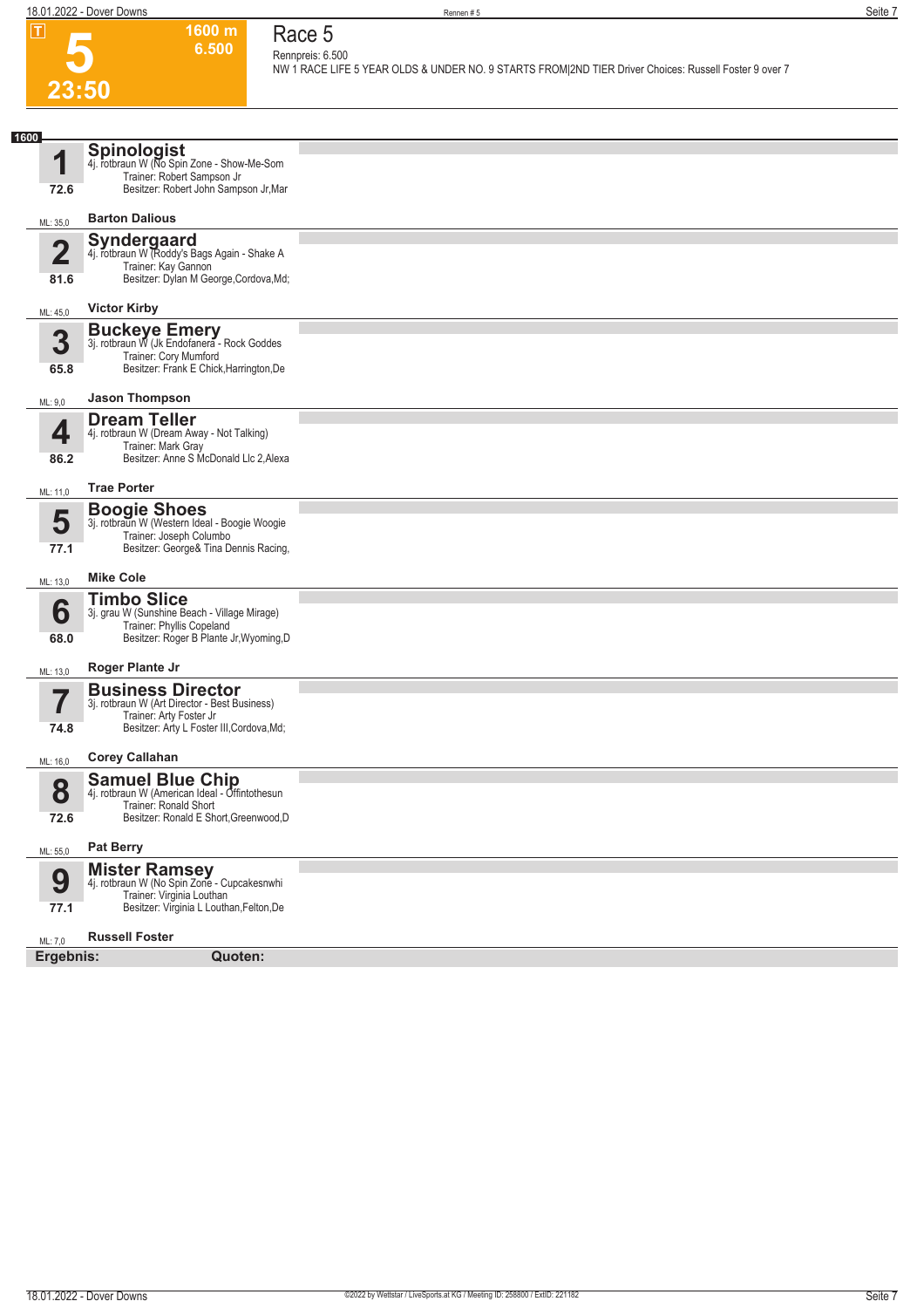**Race 6**

**1600 m 5.000** 

**6 00:10**

**Rennpreis: 5.000 NW \$4,851 LAST 5 STARTS WINNERS FOR A PURSE > \$9,500|SINCE 11/15/2021 N/E WINNERS OVER \$40,000 IN 2021-2022|N/E DELAWARE OWNED OR BRED Driver Choices:.** 

| 1600                    |                                                                                                                                      |                        |                                   |                      |                                              |                                                                                                                   |
|-------------------------|--------------------------------------------------------------------------------------------------------------------------------------|------------------------|-----------------------------------|----------------------|----------------------------------------------|-------------------------------------------------------------------------------------------------------------------|
| 1<br>65.8               | <b>Son Of Liberty</b><br>7j. rotbraun W (Muscles Yankee - Dream That<br>Trainer: Lauren Allen<br>Besitzer: Lauren E Allen, Dover, De |                        |                                   |                      |                                              |                                                                                                                   |
|                         | <b>Jason Thompson</b>                                                                                                                |                        |                                   |                      |                                              |                                                                                                                   |
| ML: 13,0                | <b>Master Clave</b>                                                                                                                  |                        |                                   |                      |                                              |                                                                                                                   |
| $\overline{\mathbf{2}}$ | 8j. rotbraun W (Master Lavec - Dilly Dally Delia                                                                                     |                        |                                   |                      |                                              |                                                                                                                   |
| 86.2                    | Trainer: Daryl Glazer<br>Besitzer: Christopher Yochim, Parkesbu                                                                      |                        |                                   |                      |                                              |                                                                                                                   |
| ML: 11,0                | <b>Trae Porter</b>                                                                                                                   |                        |                                   |                      |                                              |                                                                                                                   |
| 3<br>74.8               | Reformed Renegade<br>6j. grau W (Cr Renegade - Worthy Starlet)<br>Trainer: Ross Shand<br>Besitzer: Shirley A Shand, Penns Grove      |                        |                                   |                      |                                              |                                                                                                                   |
| ML: 13,0                | <b>Corey Callahan</b>                                                                                                                |                        |                                   |                      |                                              |                                                                                                                   |
|                         | <b>Toolbox</b>                                                                                                                       |                        |                                   |                      |                                              |                                                                                                                   |
| 4                       | 11j. rotbraun W (Giant Hit - N V Gemma)                                                                                              | 09.10 Har              | 6                                 | 1600                 | 25,8 Long William                            | Bosstonbnz, Whichwayrightrleft, Briefsorbox                                                                       |
| 72.6                    | Trainer: Robert Kinsey Jr<br>Besitzer: William E & Barbara J Kinsey, 12.09 Har                                                       | 26.09 Har<br>05.09 Har | 4<br>5<br>$\overline{\mathbf{2}}$ | 1600<br>1600<br>1600 | Long William<br>Long William<br>Long William | Wayoverpaid, Winbakcharlesm, Whatahit<br>Callmehal, Whatahit, Briefsorboxers<br>Winbakcharlesm, Toolbox, Goghgogh |
| ML: 9,0                 | <b>Pat Berry</b>                                                                                                                     | 05.08 Od               | 4                                 | 1600                 | Long William                                 | Driftwood, Genaro, Docbanning                                                                                     |
| 5<br>77.1               | Deep Impact<br>9j. rotbraun W (Donato Hanover - Glide Power<br>Trainer: Joseph Columbo<br>Besitzer: George& Tina Dennis Racing,      |                        |                                   |                      |                                              |                                                                                                                   |
| ML: 7,0                 | <b>Mike Cole</b>                                                                                                                     |                        |                                   |                      |                                              |                                                                                                                   |
|                         | <b>Air Time</b>                                                                                                                      |                        |                                   |                      |                                              |                                                                                                                   |
| 6                       | 5j. rotbraun W (Dusty Winner - I Concur)<br>Trainer: Carlo Poliseno                                                                  |                        |                                   |                      |                                              |                                                                                                                   |
| 72.6                    | Besitzer: Jane P Dunavant, Kenbridge,                                                                                                |                        |                                   |                      |                                              |                                                                                                                   |
| ML: 35,0                | <b>Art Stafford Jr</b>                                                                                                               |                        |                                   |                      |                                              |                                                                                                                   |
|                         | <b>Royal Status</b>                                                                                                                  |                        |                                   |                      |                                              |                                                                                                                   |
|                         | 10j. rotbraun W (Rc Royalty - Rc Liberty)<br>Trainer: Joseph Mac Donald                                                              |                        |                                   |                      |                                              |                                                                                                                   |
| 83.9                    | Besitzer: Linda M Mac Donald, Smyrna,                                                                                                |                        |                                   |                      |                                              |                                                                                                                   |
| ML: 55,0                | <b>Ross Wolfenden</b>                                                                                                                |                        |                                   |                      |                                              |                                                                                                                   |
| 8                       | <b>Cantab's Master</b><br>7j. schwarz W (Mr Cantab - Ladyhattan)                                                                     |                        |                                   |                      |                                              |                                                                                                                   |
| 77.1                    | Trainer: Peter Marsh<br>Besitzer: Amanda B Malone, Millsboro,                                                                        |                        |                                   |                      |                                              |                                                                                                                   |
| ML: 45,0                | <b>Russell Foster</b>                                                                                                                |                        |                                   |                      |                                              |                                                                                                                   |
| Ergebnis:               | Quoten:                                                                                                                              |                        |                                   |                      |                                              |                                                                                                                   |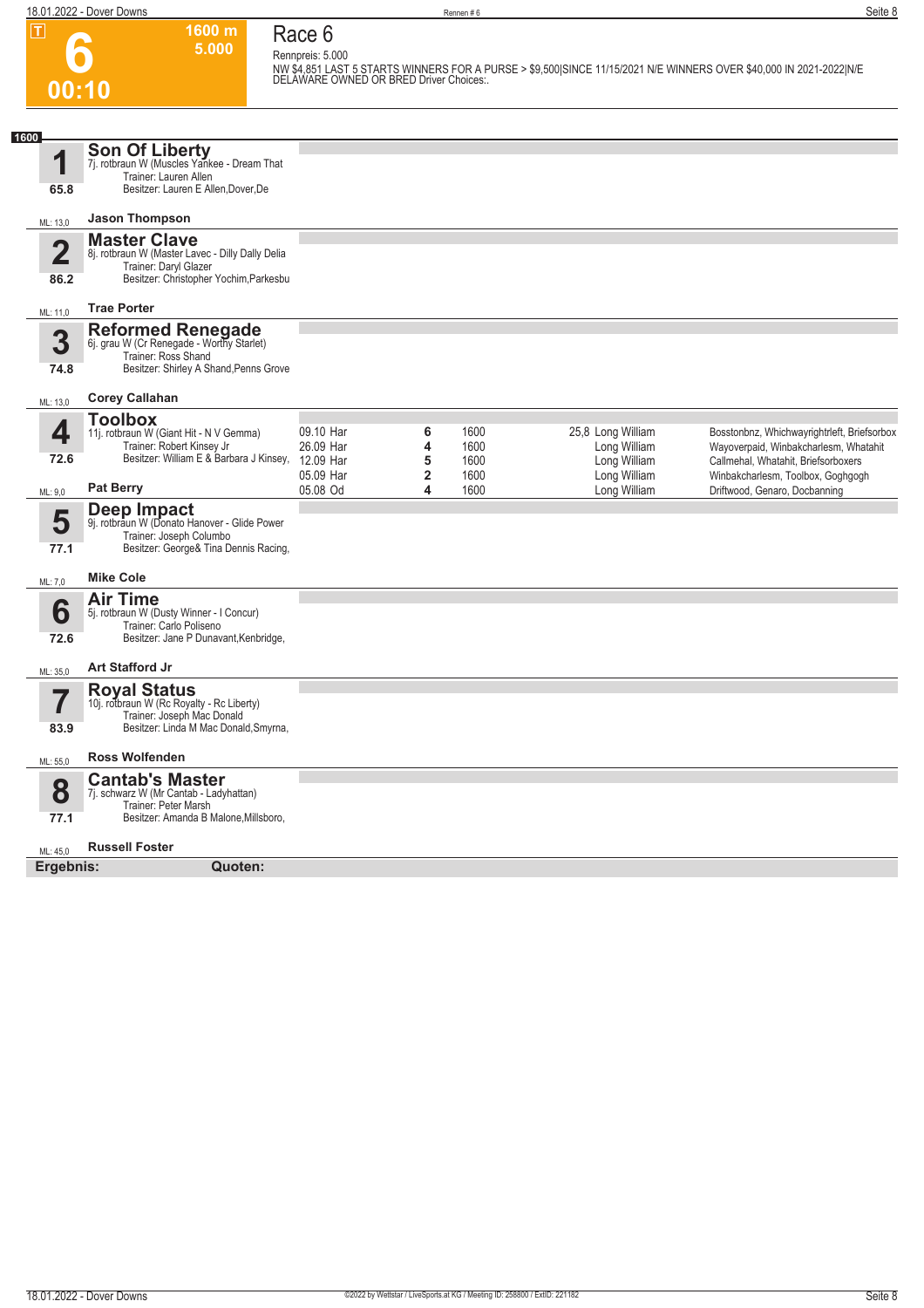**1600 m 7.500**  **Race 7**



#### **Rennpreis: 7.500 FILLIES/MARES NW 2 RACES LIFE 5 YEAR OLDS & UNDER NO.|9 STARTS FROM 2ND TIER Driver Choices: Corey Callahan|9 over 8**

| 1600      |                                                                                                                                                |  |
|-----------|------------------------------------------------------------------------------------------------------------------------------------------------|--|
| И         | <b>Terrormasue</b><br>4j. rotbraun S (Stonebridge Terror - J J Solara)<br>Trainer: Vincent Bradley                                             |  |
| 86.2      | Besitzer: Vincent S & Bart A Bradley, La                                                                                                       |  |
| ML: 13,0  | <b>Tyler Davis</b>                                                                                                                             |  |
| 2<br>74.8 | <b>Whats This</b><br>4j. rotbraun S (Bolt The Duer - Hidden Cost)<br>Trainer: Martin Davis<br>Besitzer: Kathleen Davis, Smyrna, De; Je         |  |
| ML: 13,0  | <b>Allan Davis</b>                                                                                                                             |  |
| 3<br>72.6 | Rah Rah Blue Chip<br>3j. rotbraun S (Downbytheseaside - Lotsa Mat<br>Trainer: Michael Hall<br>Besitzer: Enviro Stbs, Sny Isls Bch, FI; B       |  |
| ML: 9,0   | <b>Tim Tetrick</b>                                                                                                                             |  |
| 4<br>79.4 | <b>America Wins</b><br>4j. rotbraun S (American Ideal - Winbak Bet)<br>Trainer: Tim Crissman<br>Besitzer: Bay Pond Racing Stable, Malv         |  |
| ML: 7,0   | <b>Anthony Morgan</b>                                                                                                                          |  |
| 5<br>68.0 | <b>Uptown Lover</b><br>4j. rotbraun S (Delmarvalous - Hearts A Flutter<br>Trainer: Phyllis Copeland<br>Besitzer: The Wiz Kids Stable Llc, Dove |  |
| ML: 55,0  | Roger Plante Jr                                                                                                                                |  |
| 6<br>65.8 | Twin B Infinity<br>5j. rotbraun S (Roll With Joe - Twin B Intimate)<br>Trainer: Lauren Allen<br>Besitzer: Brian D Miller, Greenwood, De;       |  |
| ML: 16,0  | <b>Jason Thompson</b>                                                                                                                          |  |
| 7<br>72.6 | My Sweet Jeanie<br>5j. rotbraun S (Bring On The Beach - Jojo Ca<br>Trainer: Brian Wright<br>Besitzer: Doris A Wright, Felton, De               |  |
| ML: 45,0  | <b>Pat Berry</b>                                                                                                                               |  |
| 8<br>81.6 | Seboomook Beauty<br>4j. grau S (Roddy's Bags Again - Seboomook<br>Trainer: Paul Davis Jr<br>Besitzer: Jaypaul R Hoover, Ephrata, Pa            |  |
| ML: 35,0  | <b>Victor Kirby</b>                                                                                                                            |  |
| 9         | <b>Makena Hanover</b><br>3j. grau S (Fear The Dragon - Maremma Hano<br>Trainer: S. Dale Cook                                                   |  |
| 74.8      | Besitzer: Evm Racing Llc, Middletown, D                                                                                                        |  |
| ML: 11.0  | <b>Corey Callahan</b>                                                                                                                          |  |
| Ergebnis: | Quoten:                                                                                                                                        |  |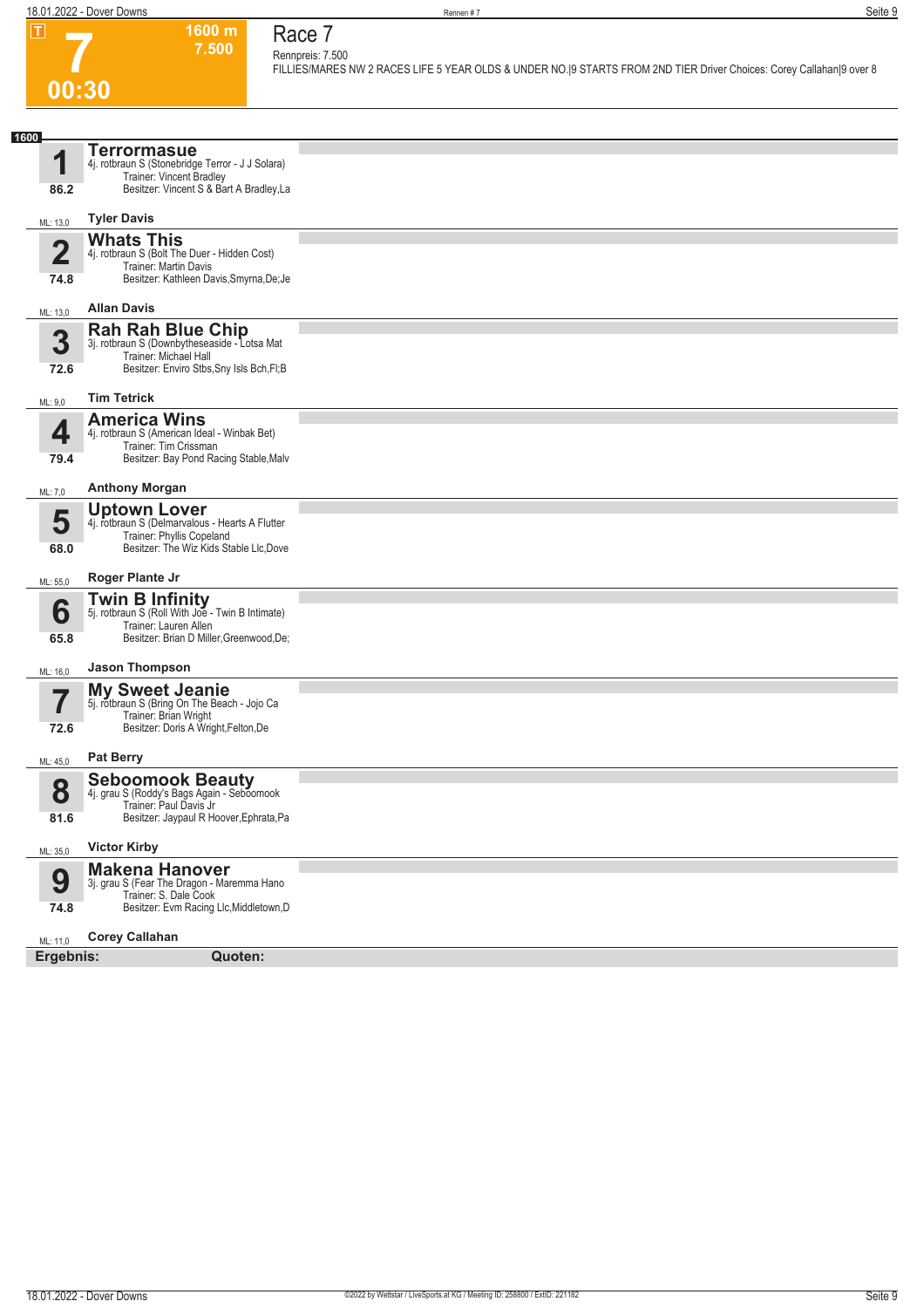## **8 00:50**

**1600 m 13.500**  **Race 8**

#### **Rennpreis: 13.500 WINNERS OF 2 RACES LIFE (W/OF 4 N/E) FOR WINNERS OF A|RACE LAST 5 STARTS 5 YEAR OLDS & UNDER Driver Choices:|Tim Tetrick 6 over 5.**

| 1600                   |                                                                                                                                                   |  |
|------------------------|---------------------------------------------------------------------------------------------------------------------------------------------------|--|
| 4                      | <b>Prayforthewicked</b><br>4j. rotbraun H (Somebeachsomewhere - World<br>Trainer: Joseph Columbo                                                  |  |
| 77.1                   | Besitzer: Michael C Cole, Camden, De; K                                                                                                           |  |
| ML: 11,0               | <b>Mike Cole</b>                                                                                                                                  |  |
| $\overline{2}$<br>74.8 | <b>Little Toro</b><br>4j. rotbraun W (Roll With Joe - Time Saver Ha<br>Trainer: Lewis Nunes<br>Besitzer: Patrick M Press, West Deptfor            |  |
| ML: 13,0               | <b>Allan Davis</b>                                                                                                                                |  |
| 3<br>77.1              | Stellar Blue Chip<br>4j. rotbraun W (Roll With Joe - Without A Daut)<br>Trainer: Jason Johnson<br>Besitzer: Jason L Johnson Inc, Dover, D         |  |
| ML: 45,0               | <b>Russell Foster</b>                                                                                                                             |  |
| 4<br>74.8              | <b>Jk's Pilot</b><br>4j. rotbraun W (Jk Endofanera - Banderosa)<br>Trainer: Eric Ell<br>Besitzer: William Kenneth Wood, Dento                     |  |
| ML: 55,0               | <b>Corey Callahan</b>                                                                                                                             |  |
| 5<br>72.6              | <b>Mr Charisma</b><br>4j. rotbraun W (Betterthancheddar - Village Jo<br>Trainer: Timmie Griffith<br>Besitzer: Frank E Chick, Harrington, De       |  |
| ML: 7,0                | Art Stafford Jr                                                                                                                                   |  |
| 6<br>72.6              | <b>Marc In The Box</b><br>4j. schwarz W (Marced Card - Mysterious Mag<br>Trainer: Jim King Jr<br>Besitzer: Jo Ann Looney-King, Harringt           |  |
| ML: 35,0               | <b>Tim Tetrick</b>                                                                                                                                |  |
|                        | Red Spark<br>5j. rotbraun W (Well Said - Red High Heels)<br>Trainer: Orville Harmon                                                               |  |
| 72.6                   | Besitzer: Orville L Harmon, Mappsville,                                                                                                           |  |
| ML: 13,0               | <b>Barton Dalious</b>                                                                                                                             |  |
| 8<br>72.6              | <b>Southwind Goliath</b><br>4j. rotbraun W (Sportswriter - Got The Munchi<br>Trainer: A Bobby Glassmeyer<br>Besitzer: Andrew R Glassmeyer, Dover, |  |
|                        |                                                                                                                                                   |  |
| ML: 9.0                | <b>Pat Berry</b>                                                                                                                                  |  |
| Ergebnis:              | Quoten:                                                                                                                                           |  |
|                        |                                                                                                                                                   |  |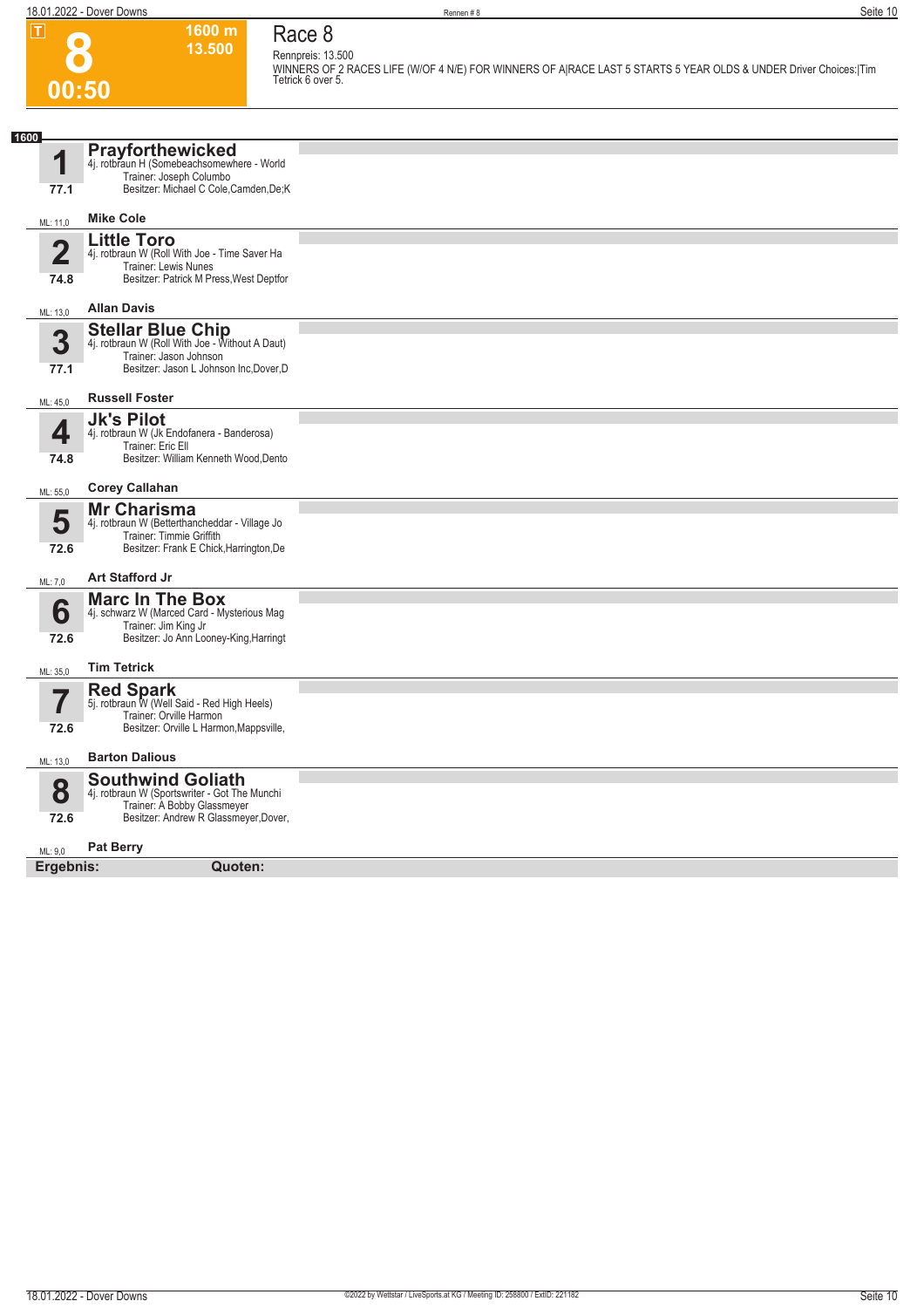### **Race 9 Rennpreis: 11.000**

**1600 m 11.000** 

**9 01:10**

**NW \$10,001 LAST 5 STARTS A/E MARES NW 10 RACES LIFE|NO. 9 STARTS FROM 2ND TIER Driver Choices: Anthony|Morgan 2 over 9 Tim Tetrick 8 over 5,6.** 

| 1600<br><b>Blazing Trail</b><br>1<br>6j. rotbraun W (Father Patrick - Be My Baby)<br>Trainer: Kenneth Tisa<br>Besitzer: Kenneth S Tisa, Mullica Hill, Nj<br>72.6<br><b>Pat Berry</b><br>ML: 16,0<br>Go Byem<br>$\overline{\mathbf{2}}$<br>10j. grau W (Impel Hanover - Go Sassy Go)<br>Trainer: Charlene Sharpe<br>Besitzer: Joyce Keeler, Smyrna, De<br>79.4<br><b>Anthony Morgan</b><br>ML: 13,0<br><b>Justify</b><br>3<br>25.09 Hop<br>1600<br>Morgan Charles R<br>Justify, Detroitrapper, Pondapremier<br>1<br>11j. rotbraun W (Justice Hall - Sepia)<br>Trainer: Chuck Crissman Jr<br>2<br>Morgan Charles R<br>21.08 Hop<br>1600<br>Caseybrooke, Justify, Byaccident<br>Besitzer: Rodney M Long, Salisbury, Md<br>65.8<br>15.08 Hop<br>8<br>4,1 Morgan Charles R<br>1600<br>Allthrottle, Billyrayspayday, Blitzbug<br>03.08 Hop<br>Morgan Charles<br>1<br>1600<br>Justify, Alphamikefoxtrot, Bagsforall<br><b>Montrell Teague</b><br>Morgan Charles<br>24.07 Hop<br>1<br>1600<br>Justify, Bubbleshot, Pythia<br>ML: 55,0<br><b>Caviart Emma</b><br>4<br>6j. rotbraun S (Trixton - Caviart Elle)<br>Trainer: Joseph Poliseno<br>Besitzer: Mary Ellen Sarama, Pittston, P<br>74.8<br><b>Corey Callahan</b><br>ML: 45,0<br><b>Trust Fund Baby</b><br>5<br>10j. rotbraun W (Cantab Hall - Annuity Hanove<br>Trainer: Rick Murphy<br>Besitzer: Benalee F & Richard L Murph<br>83.9<br><b>Rick Murphy</b><br>ML: 35,0<br><b>Sky Marshal</b><br>6<br>7j. rotbraun H (Cr Commando - Cr Penny Lane<br>Trainer: Carlo Poliseno<br>Besitzer: Carlo J Poliseno, Dover, De; Ja<br>90.7<br><b>Carlo Poliseno</b><br>ML: 11,0<br><b>Faithfulandtrue</b><br>7<br>6j. rotbraun W (Donato Hanover - Seducer Hal<br>Trainer: Joseph Columbo<br>Besitzer: George& Tina Dennis Racing,<br>77.1<br><b>Mike Cole</b><br>ML: 13,0<br><b>Magic Mvp</b><br>8<br>7j. rotbraun W (My Mvp - Mega Magic Vita)<br>Trainer: Cad Gregory |  |  |  |  |
|--------------------------------------------------------------------------------------------------------------------------------------------------------------------------------------------------------------------------------------------------------------------------------------------------------------------------------------------------------------------------------------------------------------------------------------------------------------------------------------------------------------------------------------------------------------------------------------------------------------------------------------------------------------------------------------------------------------------------------------------------------------------------------------------------------------------------------------------------------------------------------------------------------------------------------------------------------------------------------------------------------------------------------------------------------------------------------------------------------------------------------------------------------------------------------------------------------------------------------------------------------------------------------------------------------------------------------------------------------------------------------------------------------------------------------------------------------------------------------------------------------------------------------------------------------------------------------------------------------------------------------------------------------------------------------------------------------------------------------------------------------------------------------------------------------------------------------------------------------------------------------------------------------------|--|--|--|--|
|                                                                                                                                                                                                                                                                                                                                                                                                                                                                                                                                                                                                                                                                                                                                                                                                                                                                                                                                                                                                                                                                                                                                                                                                                                                                                                                                                                                                                                                                                                                                                                                                                                                                                                                                                                                                                                                                                                              |  |  |  |  |
|                                                                                                                                                                                                                                                                                                                                                                                                                                                                                                                                                                                                                                                                                                                                                                                                                                                                                                                                                                                                                                                                                                                                                                                                                                                                                                                                                                                                                                                                                                                                                                                                                                                                                                                                                                                                                                                                                                              |  |  |  |  |
|                                                                                                                                                                                                                                                                                                                                                                                                                                                                                                                                                                                                                                                                                                                                                                                                                                                                                                                                                                                                                                                                                                                                                                                                                                                                                                                                                                                                                                                                                                                                                                                                                                                                                                                                                                                                                                                                                                              |  |  |  |  |
|                                                                                                                                                                                                                                                                                                                                                                                                                                                                                                                                                                                                                                                                                                                                                                                                                                                                                                                                                                                                                                                                                                                                                                                                                                                                                                                                                                                                                                                                                                                                                                                                                                                                                                                                                                                                                                                                                                              |  |  |  |  |
|                                                                                                                                                                                                                                                                                                                                                                                                                                                                                                                                                                                                                                                                                                                                                                                                                                                                                                                                                                                                                                                                                                                                                                                                                                                                                                                                                                                                                                                                                                                                                                                                                                                                                                                                                                                                                                                                                                              |  |  |  |  |
|                                                                                                                                                                                                                                                                                                                                                                                                                                                                                                                                                                                                                                                                                                                                                                                                                                                                                                                                                                                                                                                                                                                                                                                                                                                                                                                                                                                                                                                                                                                                                                                                                                                                                                                                                                                                                                                                                                              |  |  |  |  |
|                                                                                                                                                                                                                                                                                                                                                                                                                                                                                                                                                                                                                                                                                                                                                                                                                                                                                                                                                                                                                                                                                                                                                                                                                                                                                                                                                                                                                                                                                                                                                                                                                                                                                                                                                                                                                                                                                                              |  |  |  |  |
|                                                                                                                                                                                                                                                                                                                                                                                                                                                                                                                                                                                                                                                                                                                                                                                                                                                                                                                                                                                                                                                                                                                                                                                                                                                                                                                                                                                                                                                                                                                                                                                                                                                                                                                                                                                                                                                                                                              |  |  |  |  |
|                                                                                                                                                                                                                                                                                                                                                                                                                                                                                                                                                                                                                                                                                                                                                                                                                                                                                                                                                                                                                                                                                                                                                                                                                                                                                                                                                                                                                                                                                                                                                                                                                                                                                                                                                                                                                                                                                                              |  |  |  |  |
|                                                                                                                                                                                                                                                                                                                                                                                                                                                                                                                                                                                                                                                                                                                                                                                                                                                                                                                                                                                                                                                                                                                                                                                                                                                                                                                                                                                                                                                                                                                                                                                                                                                                                                                                                                                                                                                                                                              |  |  |  |  |
|                                                                                                                                                                                                                                                                                                                                                                                                                                                                                                                                                                                                                                                                                                                                                                                                                                                                                                                                                                                                                                                                                                                                                                                                                                                                                                                                                                                                                                                                                                                                                                                                                                                                                                                                                                                                                                                                                                              |  |  |  |  |
|                                                                                                                                                                                                                                                                                                                                                                                                                                                                                                                                                                                                                                                                                                                                                                                                                                                                                                                                                                                                                                                                                                                                                                                                                                                                                                                                                                                                                                                                                                                                                                                                                                                                                                                                                                                                                                                                                                              |  |  |  |  |
|                                                                                                                                                                                                                                                                                                                                                                                                                                                                                                                                                                                                                                                                                                                                                                                                                                                                                                                                                                                                                                                                                                                                                                                                                                                                                                                                                                                                                                                                                                                                                                                                                                                                                                                                                                                                                                                                                                              |  |  |  |  |
|                                                                                                                                                                                                                                                                                                                                                                                                                                                                                                                                                                                                                                                                                                                                                                                                                                                                                                                                                                                                                                                                                                                                                                                                                                                                                                                                                                                                                                                                                                                                                                                                                                                                                                                                                                                                                                                                                                              |  |  |  |  |
|                                                                                                                                                                                                                                                                                                                                                                                                                                                                                                                                                                                                                                                                                                                                                                                                                                                                                                                                                                                                                                                                                                                                                                                                                                                                                                                                                                                                                                                                                                                                                                                                                                                                                                                                                                                                                                                                                                              |  |  |  |  |
|                                                                                                                                                                                                                                                                                                                                                                                                                                                                                                                                                                                                                                                                                                                                                                                                                                                                                                                                                                                                                                                                                                                                                                                                                                                                                                                                                                                                                                                                                                                                                                                                                                                                                                                                                                                                                                                                                                              |  |  |  |  |
|                                                                                                                                                                                                                                                                                                                                                                                                                                                                                                                                                                                                                                                                                                                                                                                                                                                                                                                                                                                                                                                                                                                                                                                                                                                                                                                                                                                                                                                                                                                                                                                                                                                                                                                                                                                                                                                                                                              |  |  |  |  |
|                                                                                                                                                                                                                                                                                                                                                                                                                                                                                                                                                                                                                                                                                                                                                                                                                                                                                                                                                                                                                                                                                                                                                                                                                                                                                                                                                                                                                                                                                                                                                                                                                                                                                                                                                                                                                                                                                                              |  |  |  |  |
|                                                                                                                                                                                                                                                                                                                                                                                                                                                                                                                                                                                                                                                                                                                                                                                                                                                                                                                                                                                                                                                                                                                                                                                                                                                                                                                                                                                                                                                                                                                                                                                                                                                                                                                                                                                                                                                                                                              |  |  |  |  |
|                                                                                                                                                                                                                                                                                                                                                                                                                                                                                                                                                                                                                                                                                                                                                                                                                                                                                                                                                                                                                                                                                                                                                                                                                                                                                                                                                                                                                                                                                                                                                                                                                                                                                                                                                                                                                                                                                                              |  |  |  |  |
|                                                                                                                                                                                                                                                                                                                                                                                                                                                                                                                                                                                                                                                                                                                                                                                                                                                                                                                                                                                                                                                                                                                                                                                                                                                                                                                                                                                                                                                                                                                                                                                                                                                                                                                                                                                                                                                                                                              |  |  |  |  |
|                                                                                                                                                                                                                                                                                                                                                                                                                                                                                                                                                                                                                                                                                                                                                                                                                                                                                                                                                                                                                                                                                                                                                                                                                                                                                                                                                                                                                                                                                                                                                                                                                                                                                                                                                                                                                                                                                                              |  |  |  |  |
| Besitzer: Triple D Stables Inc, Jamesbu<br>72.6                                                                                                                                                                                                                                                                                                                                                                                                                                                                                                                                                                                                                                                                                                                                                                                                                                                                                                                                                                                                                                                                                                                                                                                                                                                                                                                                                                                                                                                                                                                                                                                                                                                                                                                                                                                                                                                              |  |  |  |  |
| <b>Tim Tetrick</b><br>ML: 7,0                                                                                                                                                                                                                                                                                                                                                                                                                                                                                                                                                                                                                                                                                                                                                                                                                                                                                                                                                                                                                                                                                                                                                                                                                                                                                                                                                                                                                                                                                                                                                                                                                                                                                                                                                                                                                                                                                |  |  |  |  |
| <b>Lizzy Lauxmont</b><br>9<br>6j. rotbraun S (Oh So White - Oaklea Union)<br>Trainer: J Banks Ii                                                                                                                                                                                                                                                                                                                                                                                                                                                                                                                                                                                                                                                                                                                                                                                                                                                                                                                                                                                                                                                                                                                                                                                                                                                                                                                                                                                                                                                                                                                                                                                                                                                                                                                                                                                                             |  |  |  |  |
| Besitzer: J Sam Banks II, Delmar, Md(L)<br>72.6                                                                                                                                                                                                                                                                                                                                                                                                                                                                                                                                                                                                                                                                                                                                                                                                                                                                                                                                                                                                                                                                                                                                                                                                                                                                                                                                                                                                                                                                                                                                                                                                                                                                                                                                                                                                                                                              |  |  |  |  |
| <b>Art Stafford Jr</b><br>ML: 9,0                                                                                                                                                                                                                                                                                                                                                                                                                                                                                                                                                                                                                                                                                                                                                                                                                                                                                                                                                                                                                                                                                                                                                                                                                                                                                                                                                                                                                                                                                                                                                                                                                                                                                                                                                                                                                                                                            |  |  |  |  |
| Ergebnis:<br>Quoten:                                                                                                                                                                                                                                                                                                                                                                                                                                                                                                                                                                                                                                                                                                                                                                                                                                                                                                                                                                                                                                                                                                                                                                                                                                                                                                                                                                                                                                                                                                                                                                                                                                                                                                                                                                                                                                                                                         |  |  |  |  |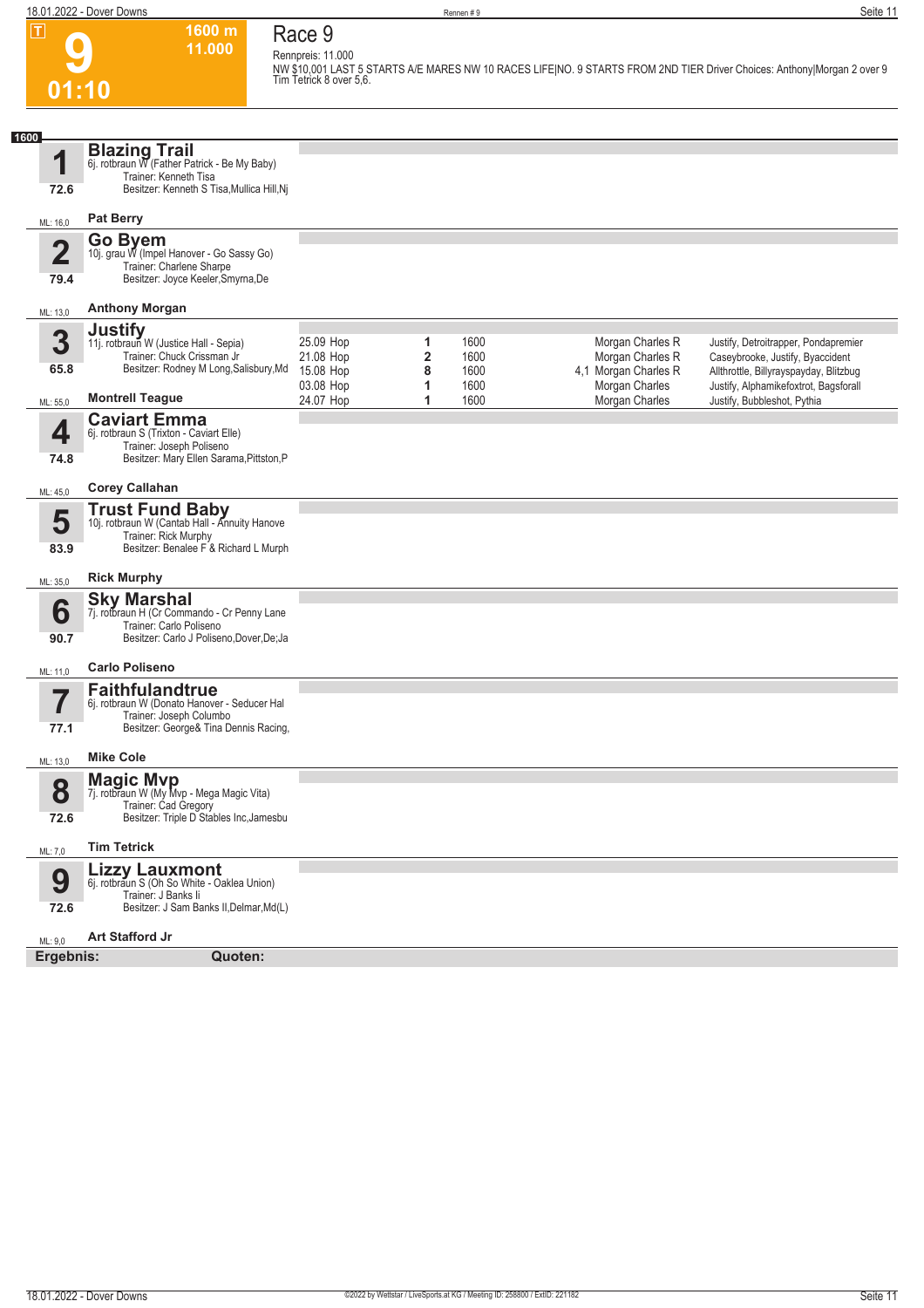**1600 m 17.000** 

**Race 10 Rennpreis: 17.000**

**10**

 $\boxed{1}$ 

**WINNERS OVER \$8,000 (DE \$9,600) LAST 5 STARTS OR|\$100,000 LIFETIME NO. 9 STARTS FROM 2ND TIER Driver|Choices:** 

| 01:30                           |                                                                                                                                                   |  |
|---------------------------------|---------------------------------------------------------------------------------------------------------------------------------------------------|--|
|                                 |                                                                                                                                                   |  |
| 1600<br>1<br>77.1               | <b>Ragtime Hanover</b><br>6j. rotbraun W (Muscle Massive - Rapsong)<br>Trainer: Joseph Columbo<br>Besitzer: George& Tina Dennis Racing,           |  |
| ML: 16,0                        | <b>Mike Cole</b>                                                                                                                                  |  |
| $\overline{\mathbf{2}}$<br>90.7 | <b>Tony Soprano</b><br>9j. rotbraun W (Kadabra - Windsong Soprano)<br>Trainer: David Hoover<br>Besitzer: David M Hoover, Stevens, Pa              |  |
| ML: 13,0                        | <b>David Hoover</b>                                                                                                                               |  |
| 3<br>74.8                       | <b>Secret Jet</b><br>6j. grau W (Dejarmbro - Secret Choice)<br>Trainer: Tyler Davis<br>Besitzer: Tyler Edward Davis, Smyrna,                      |  |
| ML: 13,0                        | <b>Allan Davis</b>                                                                                                                                |  |
| 4<br>72.6                       | <b>Remarkable De Vie</b><br>6j. rotbraun W (Charlie De Vie - Southwind Sy<br>Trainer: Traci Berry<br>Besitzer: Tlb Racing Llc, Harrington, De     |  |
| ML: 9,0                         | <b>Pat Berry</b>                                                                                                                                  |  |
| 5<br>72.6                       | <b>Jack Vernon</b><br>9j. rotbraun W (Muscle Hill - Vernon Blue Chip<br>Trainer: Dylan Davis<br>Besitzer: Howard A Taylor, Philadelphia           |  |
| ML: 45,0                        | <b>Tim Tetrick</b>                                                                                                                                |  |
| 6<br>81.6                       | <b>Heavensdor Hanover</b><br>6j. rotbraun W (Donato Hanover - Her Culese)<br>Trainer: Wayne Givens<br>Besitzer: Legacy Racing Of De Inc, Sea      |  |
| ML: 7,0                         | <b>Victor Kirby</b>                                                                                                                               |  |
| 7<br>72.6                       | Spee Club 7j. rotbraun H (Cantab Hall - Almond Joy)<br>Trainer: D Erin Neilson<br>Besitzer: Dawn Erin Neilson, Camden, D                          |  |
|                                 | <b>Art Stafford Jr</b>                                                                                                                            |  |
| ML: 11,0                        | <b>Stealing</b><br>6j. rotbraun W (Yankee Glide - Rs Giggles)                                                                                     |  |
| 8<br>65.8                       | Trainer: Crissy Crissman-Bier<br>Besitzer: Vincent P Ferriero Jr, Deland,                                                                         |  |
| ML: 35,0                        | <b>Jason Thompson</b>                                                                                                                             |  |
| 9<br>74.8                       | <b>Ginger Tree Skyr</b><br>6j. rotbraun W (Explosive Matter - Up Front An<br>Trainer: Nicholas Callahan<br>Besitzer: N I Callahan, Greenwood, De; |  |
| ML: 55,0                        | <b>Corey Callahan</b>                                                                                                                             |  |
| Ergebnis:                       | Quoten:                                                                                                                                           |  |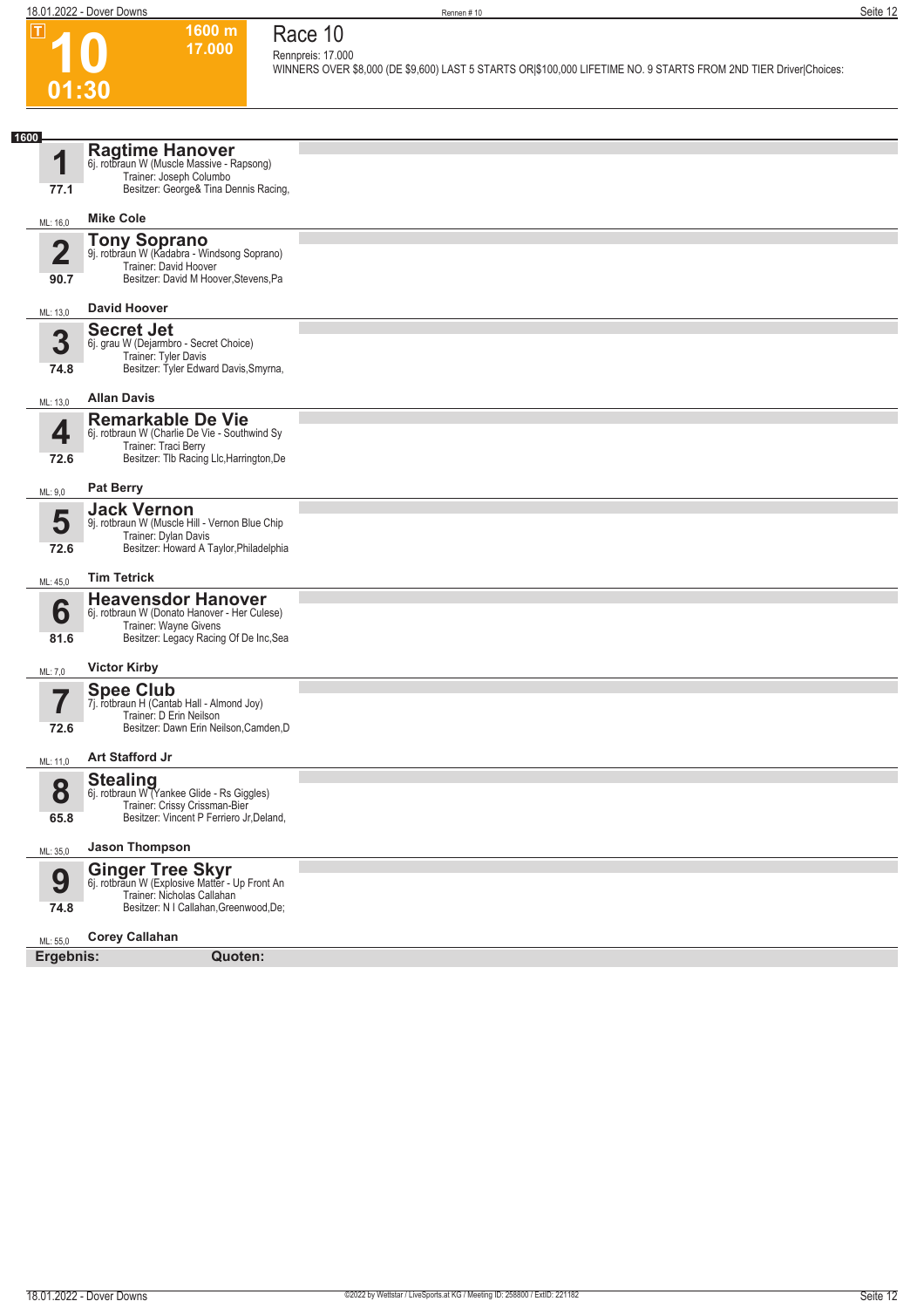**11**

 $\boxed{1}$ 

**01:50**

**1600 m 25.000** 

**Race 11 Rennpreis: 25.000**

**OPEN HANDICAP POST POSITIONS #1 AND #2 ASSIGNED Driver|Choices: Tim Tetrick 3 over 4,5,6** 

| 1600<br>И               | <b>Blue Cupertino</b><br>5j. rotbraun H (Kadabra - Rise N Shine)<br>Trainer: Joseph Columbo                                                   |  |
|-------------------------|-----------------------------------------------------------------------------------------------------------------------------------------------|--|
| 77.1                    | Besitzer: George& Tina Dennis Racing,                                                                                                         |  |
| ML: 11,0                | <b>Mike Cole</b>                                                                                                                              |  |
| $\overline{\mathbf{2}}$ | <b>Quiksilvr Bluechip</b><br>6j. grau W (Credit Winner - Sea Raven)<br>Trainer: Victor Kirby                                                  |  |
| 81.6                    | Besitzer: V Kirby, Milford, De; T J Rayme                                                                                                     |  |
| ML: 11,0                | <b>Victor Kirby</b>                                                                                                                           |  |
| 3<br>72.6               | <b>Stormy Kromer</b><br>8j. grau W (Dejarmbro - Benn's Riverdance)<br>Trainer: Paul Stafford<br>Besitzer: Thomas Ceraso Jr, Stamford,         |  |
| ML: 45,0                | <b>Tim Tetrick</b>                                                                                                                            |  |
| Д<br>79.4               | <b>Swansea</b><br>7j. rotbraun W (Swan For All - Jen)<br>Trainer: Cad Gregory<br>Besitzer: Bottom Line Racing Llc, Boca                       |  |
| ML: 7,0                 | <b>Anthony Morgan</b>                                                                                                                         |  |
| 5<br>65.8               | <b>Judge Bob</b><br>7j. rotbraun W (Great George Two - Endorpha<br>Trainer: Megan Roberts<br>Besitzer: Megan R Roberts, Centreville,          |  |
| ML: 55,0                | <b>Jason Thompson</b>                                                                                                                         |  |
| 6<br>72.6               | <b>Deltasun A</b><br>9j. rotbraun W (Tenotrump - Deltasu)<br>Trainer: Andrew Harris<br>Besitzer: Michael Goldberg Racingllc, S                |  |
| ML: 9,0                 | <b>Pat Berry</b>                                                                                                                              |  |
| 7<br>77.1               | <b>Northern Express</b><br>6j. rotbraun W (Muscle Massive - Seducedbyc<br>Trainer: Arty Foster Jr<br>Besitzer: Arty Foster Jr, Harrington, De |  |
|                         |                                                                                                                                               |  |
| ML: 35,0<br>Ergebnis:   | <b>Russell Foster</b><br>Quoten:                                                                                                              |  |